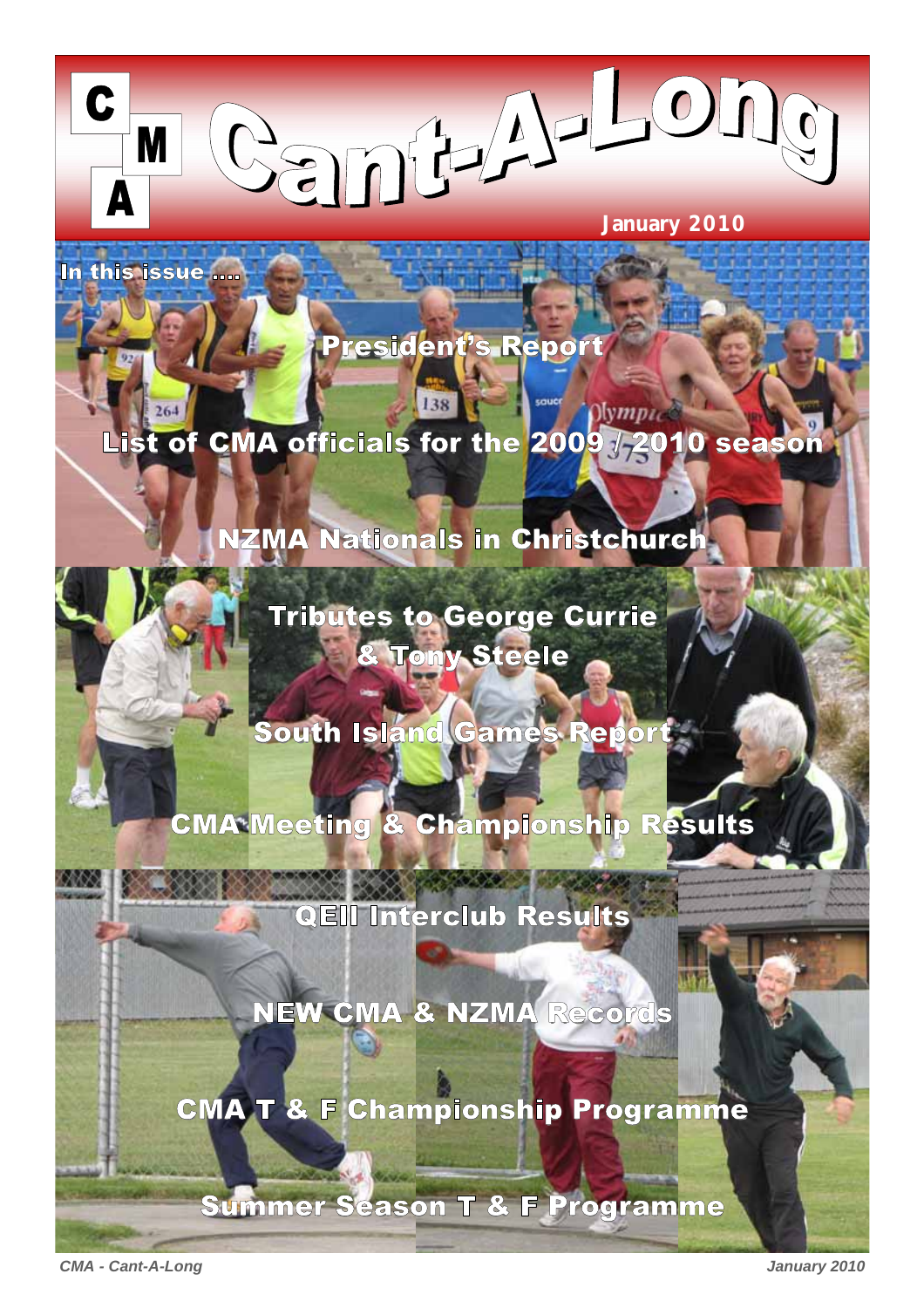#### *A note from the new editor ... Andrew Stark*

My first attempt at Cant-A-Long received a lot of favourable comments and I appreciate the efforts of those who contributed copy ... but I am a bit worried I have set a high standard that I will have trouble keeping up.

The track season is now in full swing, but it has hardy been a great summer. Pre-Christmas I was down at QEII watching or competing, wrapped up in what could only be described as 'winter' clothes. It's very hard to compete at your best in cold, windy conditions. As you look through the results, you will see that Malcolm Fraser's early season attempts to broke Max Wood's M70 records have often be forted by the weather condition.

It would appear ... that just maybe the good weather has finally arrived. Let's hope so, as I, like many of you are looking forward to competing in the CMA & NZMA Championships which are not far away.

This particular issue is 'full' of results, rather than specific articles of interest. This is our local magazine and it's a big job for one person to report on all events .... so PLEASE help me out by providing some copy, including photos. To help 'spread' the work load, I would like to start compiling articles as soon as possible after each event of note.

Deadline for copy is the last day of the month before publication.

i.e. January 31, April 30, July 31 & October 31

I look forward to hearing from you with a report or ideas for the next Cant-A-Long.

Regards,

Andrew Stark

## **Advertising in Cant-A-Long**

If you have a business and would like to advertise in Cant-A-Long, contact Andrew Stark.

Not only is Cant-A-Long mailed out to CMA members, but is it also posted on both the Ahtletics Canterbury and New Zealand Masters Athletics websites.

#### **Rates:**

¼ page \$20.00 / issue or \$70.00 / year

½ page \$30.00 / issue or \$100.00 / year

**For up-to-date information about what's on, check out the Athletics Canterbury Website .....** 

**http://www.athleticscanterbury.org.nz**



# **Canterbury Masters Athletics Inc Life Members:**

**Iris Bishop Ian Brownie George Currie Merle Grayburn Gwyn Heseltine Bill Hobbs Bryan Kerr Dave Leech Peter Watts**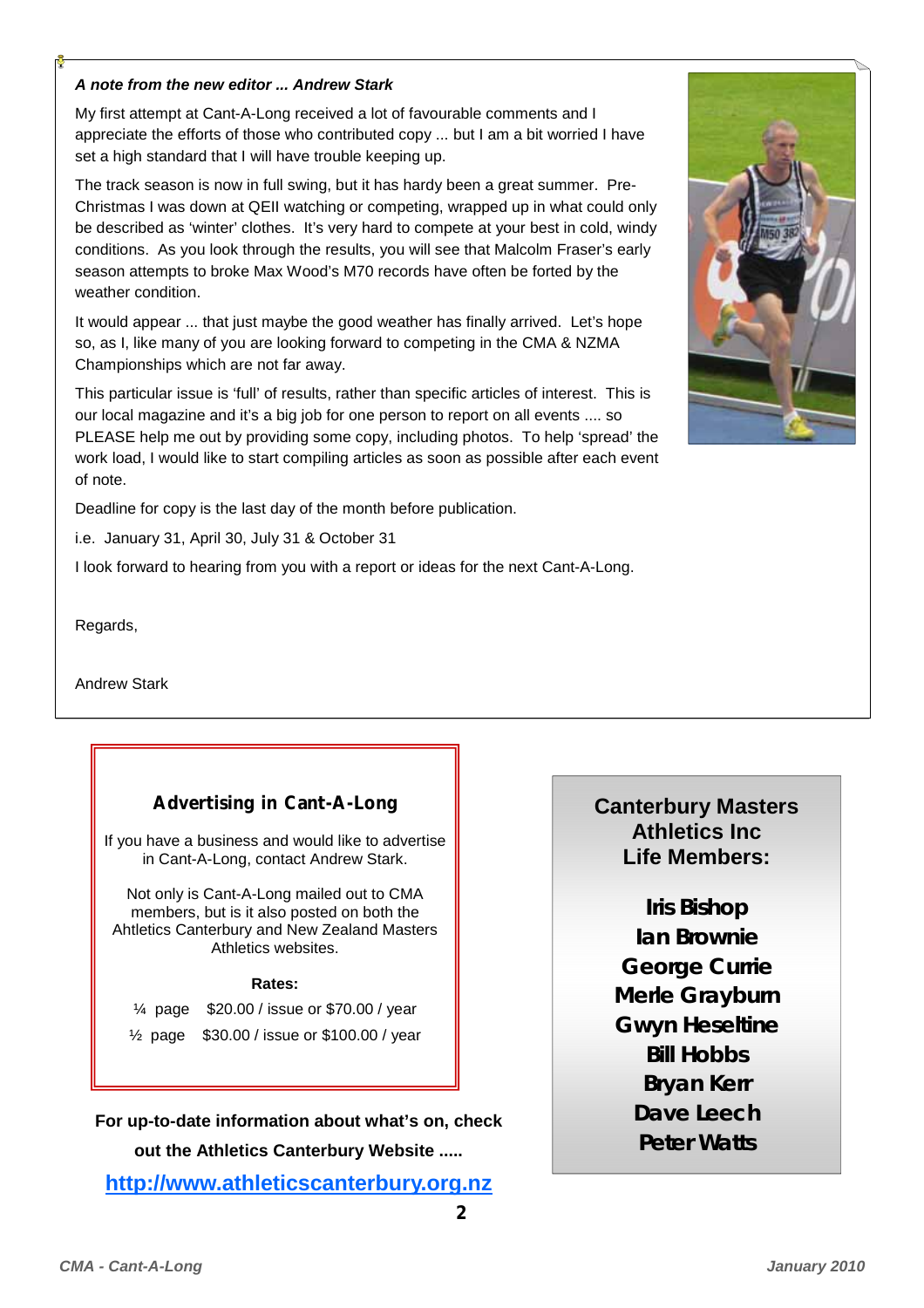### **President's Report:**  $\blacksquare$

Sadly since our last Cant-A-Long, two of our CMA members have passed away, George Currie and Tony Steel. In the late 60's, George was a founding member of 'Veterans' athletics in Canterbury and New Zealand. Tony had been a member of CMA for a long time too, probably since the 70`s. He was the secretary of the Games Trust for just about as long and he was also our auditor for a number of years.

It seems a long time ago since the start of the Track & Field season. A few of our Sydney Masters Games competitors produced some good performances upon their return and the results are in this issue.

CMA organised the Bottle Lake Forest run in November. With only a few competitors, I'm not sure if it is at the right time of the year for this event, so if you have any ideas when the best time is to run this event, please let me know.

We also provided officials for the Shoe Clinic Half Marathon, which is a good fund raiser for us, so thank you to all those that helped.

At present we have 130 registered members of CMA. The number of regular competing members at our Sunday / Wednesday meetings seems a bit low, but hopefully this will improve as we get nearer the end of the season. We have already had several CMA

championship or similar events so far this season, i.e. 10000m, Jack King Memorial Weight Pentathlon, 5000m, Steeplechase, Decathlon & Combined Event (Inc Partathlon), with still more to come.

Coming up we have the 3000m, Weight Pentahlon and Track & Field Championships this month and we end the season with the NZMA Track & Field Championship being held here in Christchurch at Easter.

Like all sporting events, they do not run themselves. If you are able to help, please let myself or Bryan Kerr know.

The organizing of the NZMA Championships is coming together, with Kevin Jago as chairman. We have managed to get some funding, but as usual sponsorship is still needed. If you want to sponsor an event, see Andrew Stark or a committee member.

I know of a few members injured at the moment. Peter King has a dislocated shoulder, Bernadette Jago is hobbling around on crutches with a serious Achilles injury and Patricia Drayton has a back problem and is waiting on an operation. If there are other members out there with injuries, I wish you all a speedy recovery.

All the best for the rest of the season.

The elected Committee of the Canterbury Masters Athletics Incorporated for the 2009 / 2010 season.

| <b>President:</b>                        |                    |                           |
|------------------------------------------|--------------------|---------------------------|
| *Allan Gardiner                          | Tel: 03 338 1248   | akgardiner@xtra.co.nz     |
| Secretary:                               |                    |                           |
| <b>Andrew Reese</b>                      | Tel: 03 332 3884   | anreese@xtra.co.nz        |
| Treasurer:                               |                    |                           |
| Diane Carter                             | Tel: 03 312 2518   | thecarters57@actrix.co.nz |
| <b>Committee:</b>                        |                    |                           |
| Lois Anderson                            | Tel: 03 322 5118   | alloanderson@inet.net.nz  |
| <b>Bev Church</b>                        | Tel: 03 388 5736   | gchurch@elastomer.co.nz   |
| <b>Bryan Kerr</b>                        | Tel: 03 980 5346   | kerrbipg@paradise.net.nz  |
| Loris Reed                               | Tel: 03 337 3220   | lorisreed@xtra.co.nz      |
| <b>Andrew Stark</b>                      | Tel: 03 338 0516   | aws.resources@xtra.co.nz  |
| <b>Glen Watts</b>                        | Tel: 03 332 1964   | wattsinaname@clear.net.nz |
| Les Woods                                | Tel: 03 981 3587   | leswoods@paradise.net.nz  |
| <b>Track &amp; Field Representative:</b> |                    |                           |
| <b>Bryan Kerr</b>                        | Tel: 03 980 5346   | kerrbjpg@paradise.net.nz  |
| <b>Uniform Officer:</b>                  |                    |                           |
| lan Brownie                              | Tel: 03 942 6905   |                           |
| <b>Cant-A-Long Editor:</b>               |                    |                           |
| <b>Andrew Stark</b>                      | Tel: 03 338 0516 3 | aws.resources@xtra.co.nz  |

*CMA - Cant-A-Long January 2010*  \* Due to the sad loss of Bob Carter, Allan Gardiner has taken over as President for the remainder of the current term.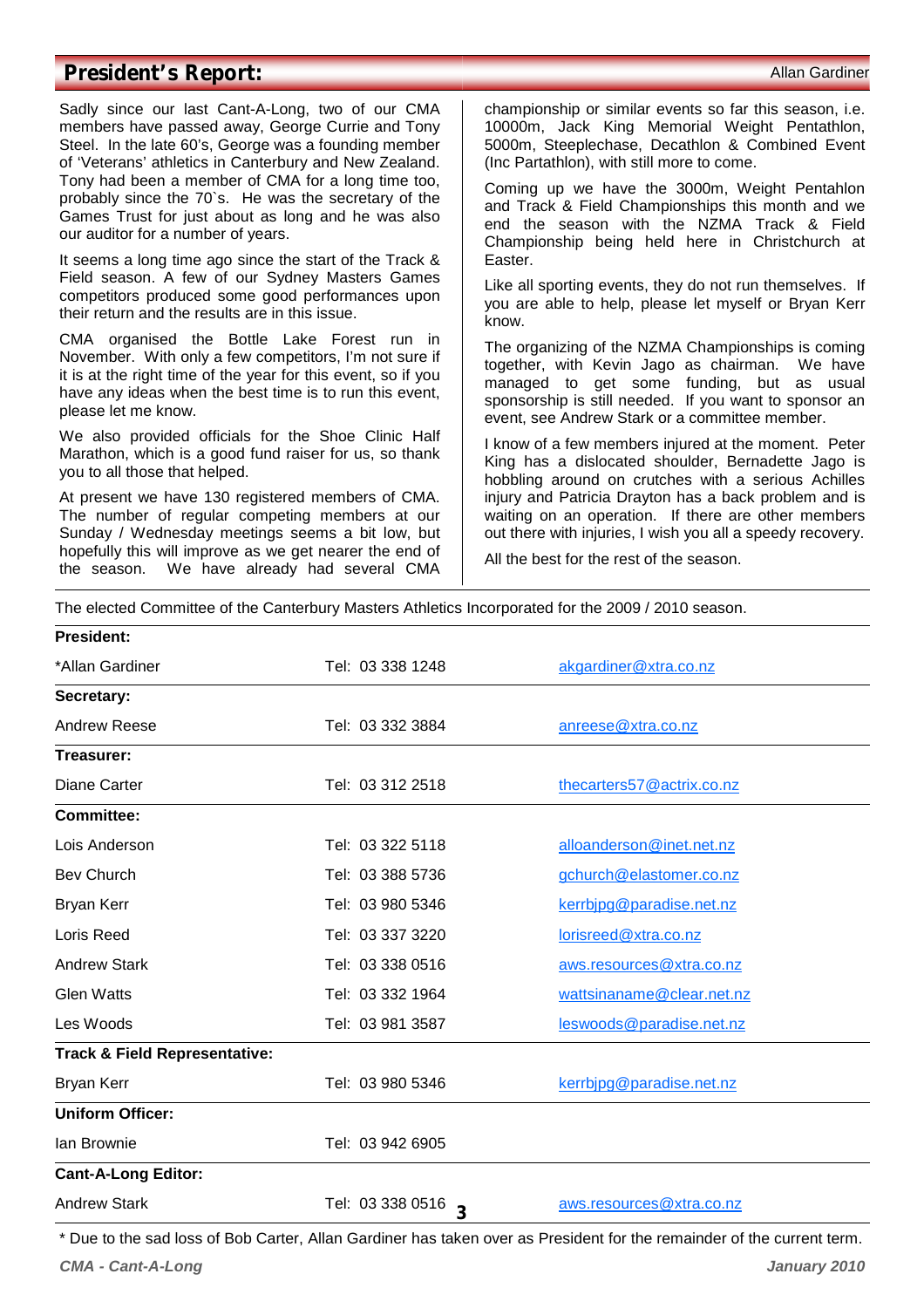# **Subscription for 2009 / 2010**

Subscriptions are now due for the 2009 / 2010 season - **\$50.00** Payment by cheque made out to Canterbury Masters Athletics Inc and posted to:

The Treasurer 57B Eders Road Woodend Christchurch 7610 E-mail: thecarters57@ihug.co.nz



Pay by direct credit to bank a/c ANZ 117800 0053698 11 **(Remember to insert your name in the reference box)**

Subscription forms are available on the Canterbury Masters website or I can e-mail / post you a copy. Contact: Andrew Stark 338 0516

Subscriptions can also be handed to Bryan Kerr, who is assisting Diane while she is away from Christchurch.

## **Welcome to new members**

At the time of compiling this newsletter, we had 131 registered members of CMA.

The following are new members or members rejoining after having a break in recent years.

# Ada Birtles Jonathan Black Richelle Cannell

- Andrea Cattermole
	- Kit Chambers
	- Nicola Jennings
	- Lisa McGoldrick
	- Gary McIlroy
	- Don Mitchell
- Gwendaline Papps

Neils Papps

- Neville Reid
- Louise Scott
- Norm Shipley
- Mandy Shirtcliff
- Murray Smith
- Alison Wright

#### **Drive for new members WANTED.**

If you are part of a running club that has members of the appropriate age who have not joined CMA, please encourage them to do so. In return they get this publication and Vetline, full of articles of interest and results from around the country.

# **NZMA National Championships @ QE II Stadium - April 2 - 5 2010**

**4** 

Planning is well under way for the 2010 NZMA Track & Field Championships being held in Christchurch, **Friday**  April 2<sup>nd</sup> to Monday 5<sup>th</sup> 2010, but there is still a lot to organise. If you are asked to help, please make yourself available as this helps to spread the load and reduces the stress for everyone.

This year, entries can be made on-line by going to the NZMA website …

#### **www.nzmasters.org.nz**

Postal entries are still welcome and the entry form can be found in the December issue of Vetline.

To ensure the NZMA meeting does not run at a loss, we are looking for event sponsors …. can up help?

### NZMA Event Sponsorship

If you can or know of someone who would be interested in sponsoring an event, please contact **Andrew Stark**. **(03) 338 0516** 

e-mail: **aws.resources@xtra.co.nz**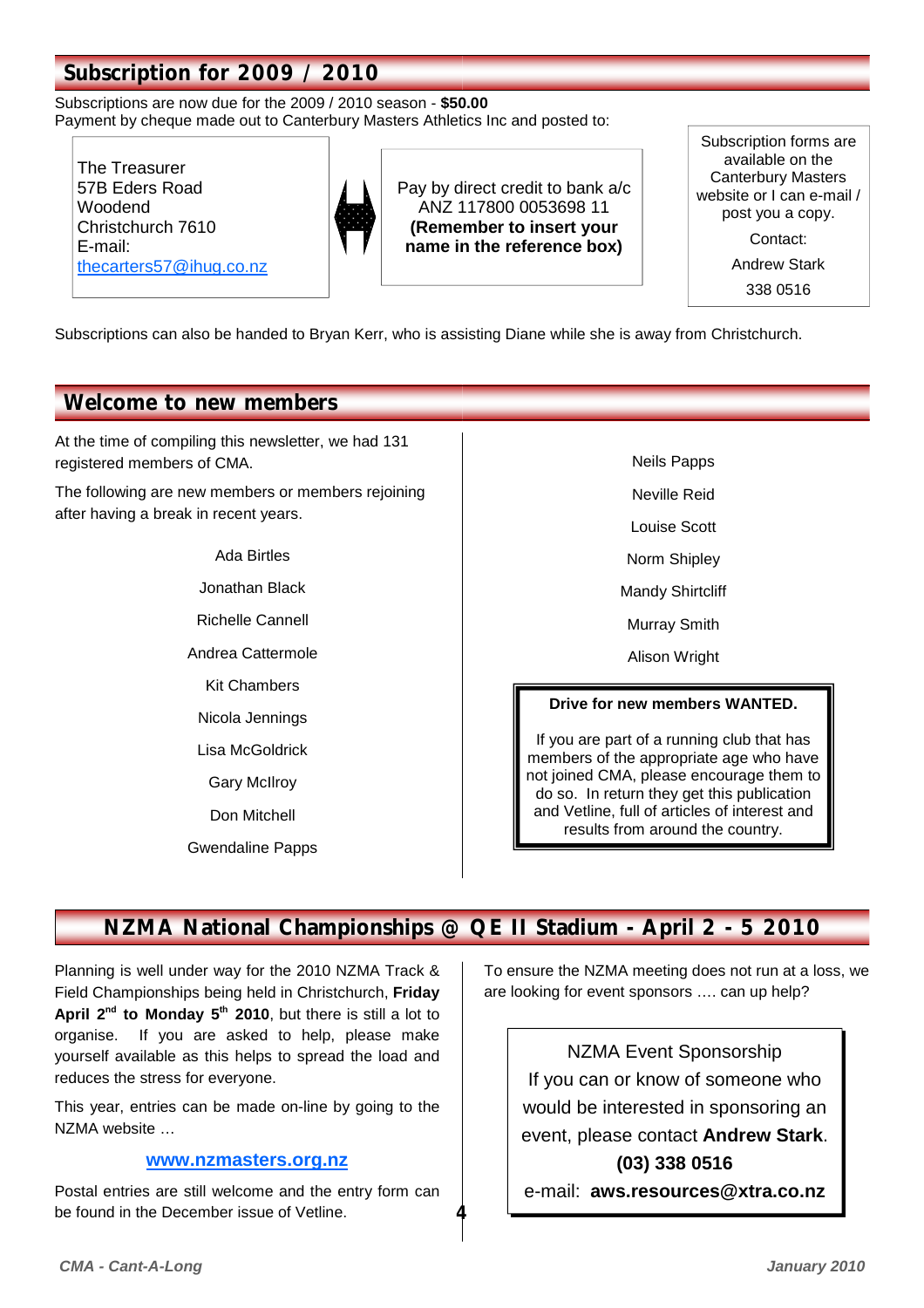## **George Currie** William Hobbs **Carrie Account Control Control Control Control Control Control Control Control Control Control Control Control Control Control Control Control Control Control Control Control Control Control**

6th February 1915 - 5th December 2009

George Currie was one of the founders of the veteran movement in Canterbury and therefore New Zealand. For his efforts, he was awarded life membership of CMA, being our second life member.

On the  $5<sup>th</sup>$  of December after a short illness he died, just two months before his 95<sup>th</sup> birthday.

He was one of the original band of stalwarts who in 1962 met to kick-start our organisation. He became secretary in the late sixties through to the middle seventies. As secretary, following a motion at the 1970's A.G.M, he wrote to Clem Green in Wellington. He suggested a national veteran's cross-country race could be organised on the same day as the 1970 New Zealand AAA Cross Country Championships.

Clem agree and the first national veteran's race was run. I know George felt a quiet sense of satisfaction that the letter he wrote kicked off our movement nationally.

Our first minute book has been lost, but I think it is fitting to record that George, along with Tom Bain (Christchurch), John Drew (St Martins), Lionel Fox (Olympic) , Clarrie Gordon (Presbyterian), Frank Sharp (Marist) and Jack R Taylor (Technical), all of whom are now deceased, and the writer Bill Hobbs (Olympic) all competed in that first race.

There were no Track & Field meetings in New Zealand for veterans at that time, but during the summer of 1972 / 73 a group of Americans arrived unexpectedly in Christchurch. They wanted to race at QEII park and George spent Saturday rousing the troops to get a field for a 1500m on Sunday morning. This was again a first for New Zealand.

At the next A.G.M it was decided to promote a Pre-Commonwealth Games Meet in January 1974 at the New Brighton track and George became secretary / treasurer of the organising committee.



Never a star athlete George nevertheless competed into his eighties and was in fact our first octogenarian runner and as such a real trail blazer. George was a very quiet behind the scenes worker, who always had a ready smile and will be remembered with fondness by those who knew him.

*As a young runner in my twenties, I used to see George running on the track. I remember him as having a distinctive up-right and elegant style. One of my running courses passed George's home in Kelly's Road and if he was outside in the garden, we would stop for a chat. George was a true gentleman and an inspiration to me. - Andrew Stark* 



**Contact Details:**  QEII Sports Stadium, Travis Road Tel: 03 383 6290 Fax: 03 383 6280 Email: info@activehealth.co.nz Website: www.activehealth.co.nz

# **Exercise is Medicine**

Services Include:

**Ø** Medical

⊠ Acupuncture **⊠** Nutrition **Ø** Podiatry

- $\boxtimes$  Exercise prescription
- $\boxtimes$  Training programmes **Ø** Physiotherapy
- $\boxtimes$  Mental conditioning **Ø** Rehabilitation
	- **Ø** Chiropractic
	- $\boxtimes$  Altitude simulation
	- $\boxtimes$  Fitness testing
	- $\boxtimes$  Aquatherapy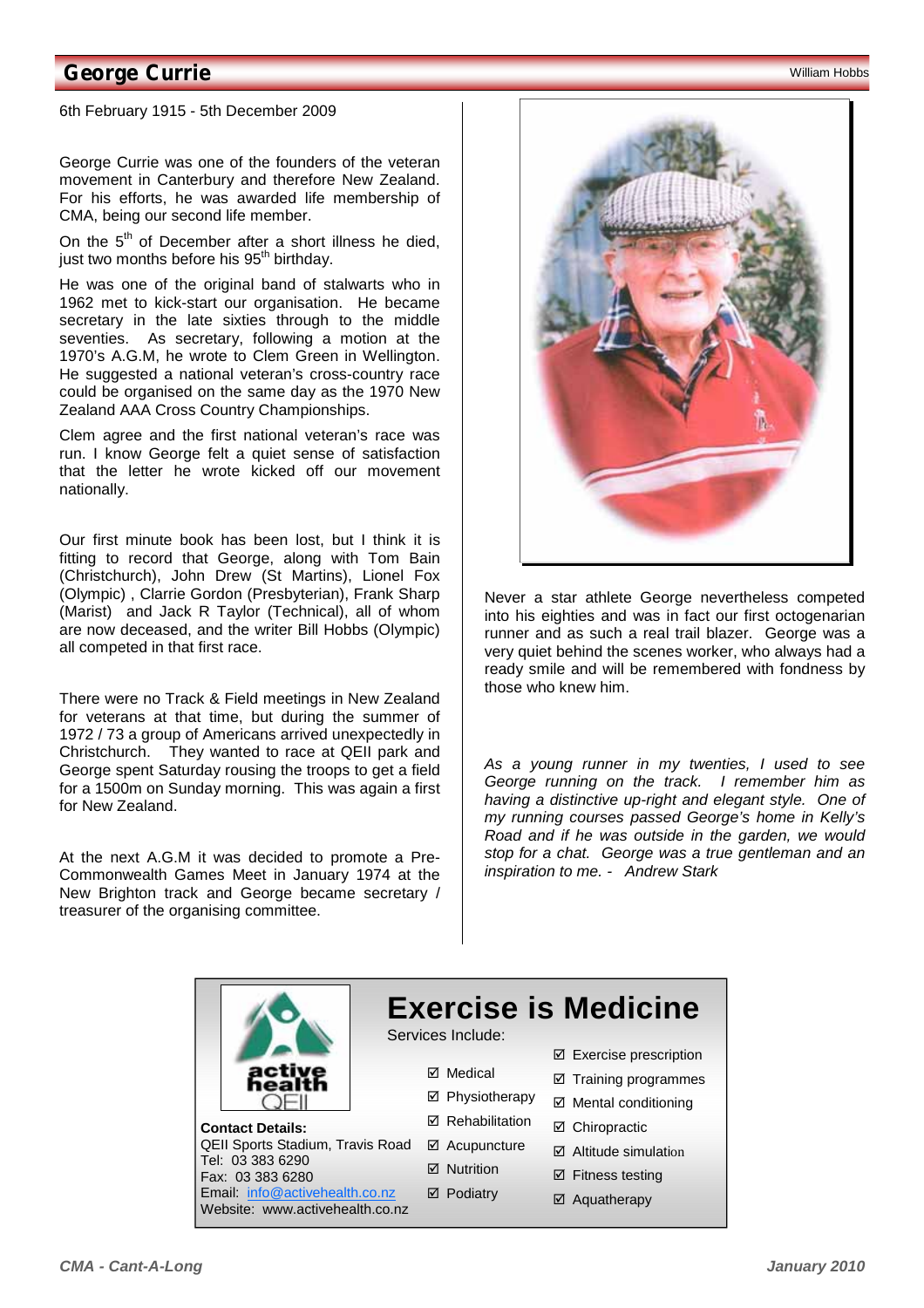# **Tony Steele** Andrew Reese and the Contract of the Contract of the Contract of the Contract of the Contract of the Contract of the Contract of the Contract of the Contract of the Contract of the Contract of the Contract of

#### 3rd August 1940 - 17 January 2010



*This is a photo of Tony competing in the 1996 Moro Half Marathon.* 

Just on eleven months ago, Tony was diagonised with cancer. Like a true competitor, he battled his way through this latest challenge, with the aim of reaching his  $70<sup>th</sup>$  birthday ... but alas, this time the challenge was too great!

Tony's funeral was held on Thursday 21 January and was attended by 450 - 500 people.

The Anglican Club's President, **John Christie**, gave the following eulogy on behalf of athletics.

*Tony joined the Christchurch Anglican Harrier Club in 1969.* 

*He was at various times Club Captain, Deputy Captain, Coach, Treasurer, Auditor, Assistant Secretary, Vice President and President. In his 40 years in the Club he served a total of 55 years in these positions, a* 

**6** 

*contribution acknowledged in the 1990's with Life Membership of our club and an Athletics New Zealand long service award.* 

*He was the model President, listening to what others had to say and when confusion reigned intervening with the correct solution, obvious to everyone once he had pointed it out.* 

*Tony was a member of and auditor for Canterbury Masters Athletics, and served 18 years on the 4<sup>th</sup> World Games Trust, which supports masters' athletics in New Zealand. He received another long service award for that work.* 

*Traditionally he was the starter in our Club's Block Relay and starting gun misfires didn't faze him, he just said "Bang" and race commenced.* 

*Nothing fazed him, never more evident than the Friday evening when there was a knock on his door and Denis said, "Tony you've got to help me" – a small problem with a breathalyser checkpoint in St Martins Road. Denis is here and can relate how Tony solved the problem, and it is well worth hearing.* 

*He had one weakness, illustrated when Beryl Williamson was elected to the Committee in the 1980's. Tony stood up and said, "Why women. They should stay in the kitchen."* 

*He ran all the road and cross country events, including one up to the calves in mud and cow manure. With the rest of us who ran that day he was awarded the status 'Real Runner' by our Patron, Bill Gaudin.* 

*His fastest marathon was 3 hours 7 minutes and in the story he told me several times, he could have gone faster, but stayed too long with his running companion.* 

*He was an enthusiastic member of our morning running group, known as the A Team, but on the Tuesday morning run that was and still is from his house, he often took a shortcut over the Sheldon Street footbridge just downriver from here. So we called it the Steele Bridge, but later had to re-name it the Reese - Aldridge - Steele Bridge. A fitting memorial with potential for a spectacular opening ceremony would be to drop Reese and Aldridge and name it officially the Steele Bridge, something we hope to pursue later.*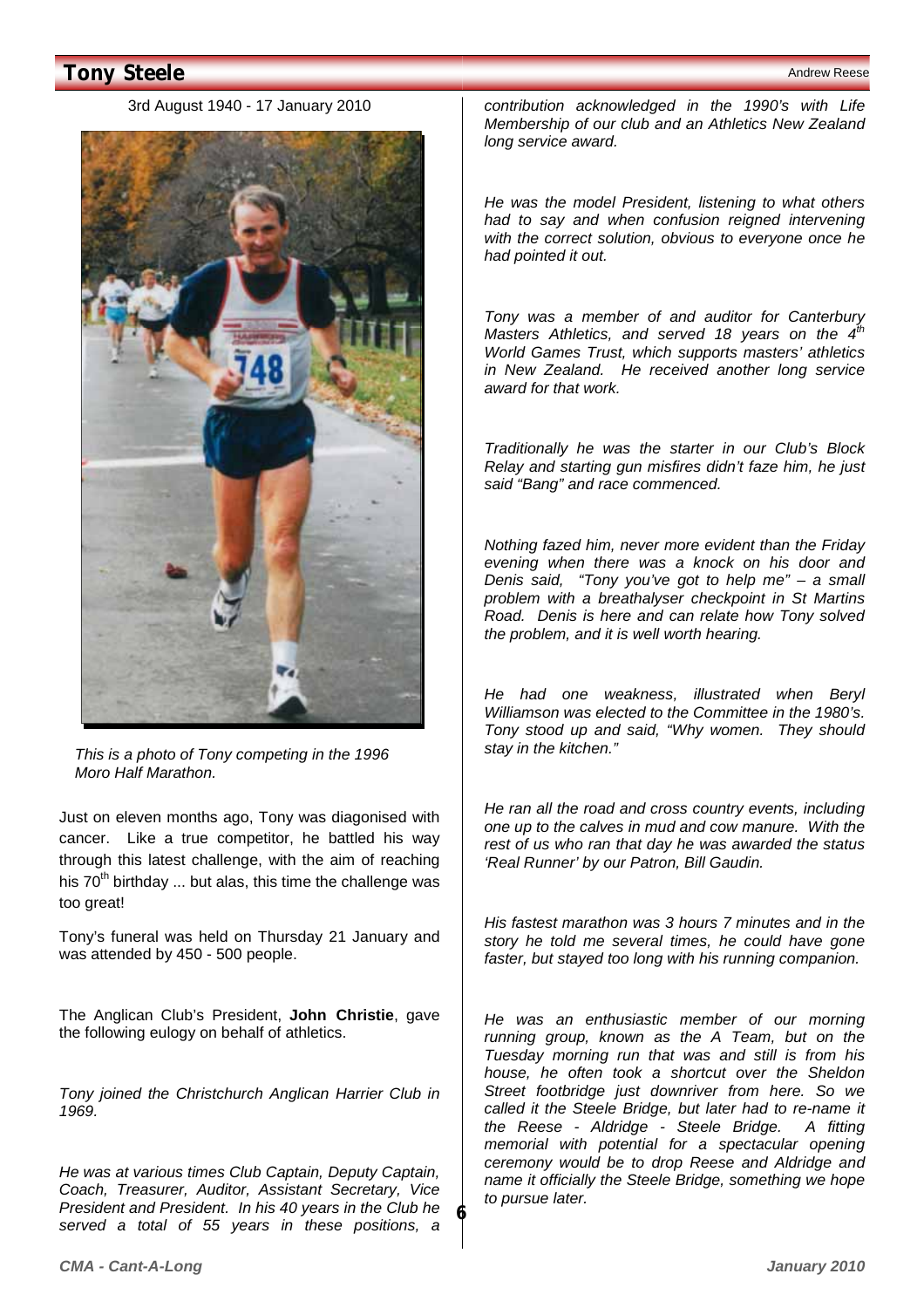# **South Island Games Report**

Rick Davison is the secretary / treasurer for these games and without his input assisted by his wife Anne, these games would not go ahead. Next year, the games are to be held in Invercargill, but for the second year in a row, the South Island Track and Field Championships were held at Memorial Park in Mosgiel. The following article appeared in the Otago Daily Times.

*Rick Davison (Canterbury) proved he still has the skills and strength of his youth when he broke two South Island throwing records at Mosgiel on Saturday.* 

*Davison (60), an agricultural researcher from Christchurch, beat a 22-year-old record when he won the men's aged 60 to 64 hammer throw at Memorial Park.* 

*He beat the South Island masters championship record that Dave Leech (Wellington) set in 1987 by 6.41m with his second throw of 46.59m.* 

*It also beat the Canterbury masters record.* 

*The former Otago athlete also beat the old mark with his first throw of 44.18m.* 

*Davison learned the hammer throw when he was a boarder at Waitaki Boys High School in the 1960s.* 

*He was runner-up at the New Zealand junior championships in 1967 and won the gold medal in 1968.* 

*Davison competed as a senior athlete in the heyday of New Zealand athletics in the late 1960s until he retired in 1975.* 

*He was pitted against athletes of the calibre of Leech, Warwick Nicholl and Daryll Gilliland.* 

*His best performance in the senior ranks was fourth.* 

*He returned to competition as a masters athlete eight years ago and the sport is an important part of his life.* 

*"It's a way of life for me now," Davison said.* 

*"I also watch my diet and don't eat rubbish food."* 

*He proved his ability earlier this year when he won gold medals in his age-group in the hammer throw and the weight pentathlon at the world masters championships at Sydney.* 

*Davison broke his second South Island record when he won the weight throw with 15.29m.* 

*It beat the 1999 record of Barry Rait (Southland) by 43cm.* 

*Mark Flaus (Southland), a 50-year old insurance consultant from Invercargill, set two records in the men's aged 50 to 54 discus (37.81m) and weight throw (14.80m).* 

*The more significant record was in the discus when he beat the 1983 record of Otago's Graeme Lawless by 1.33m.* 

*He beat Davison's 2003 record in the weight throw by 1.08m.* 

*At the world masters championships in Sydney, Flaus won silver medals in the discus and the weight pentathlon and a bronze medal in the shot put.* 

*Ron Stevens (77), a retired Christchurch Teachers College lecturer, broke two of his own records in the men's aged 75 to 79 grade.* 

*He beat the 1500m time by 5sec in 5min 55.80sec and the 3000m by 19 seconds in 12min 41.40sec.* 

*Stevens took up running 55 years ago at the age of 21.* 

*In his heyday he finished fourth in the New Zealand senior men's three and six-mile championships in 1956.* 

*Julie Wilson (Otago) beat the 1998 women's aged 50 to 54 1500m record by 8sec when she won the title in 5min 13.6sec.* 

*Keith Hutton (Otago) equalled the 100m record set by former All Black wing Bruce McPhail (Canterbury) in 2000 when he won the men's aged 60 to 64 100m in 13.6sec.* 

*Eighty-year-old former Otago athlete Stan Gawler (Canterbury) broke the men's aged 80 to 84 3000m record with a time of 16min 32sec and equalled the 1998 1500m record of 7min 33.4sec.* 

*Southlander Alistair McKay (82), a retired sheep and beef farmer, broke his own 100m record in the men's aged 80 to 84 grade with a time of 17sec.* 

*He was the oldest athlete at the championships.* 

*Liz Wilson (Otago) equalled the Otago masters record when she won the women's aged 45 to 49 100m in 13.6sec.* 

*Alex McEwan (Otago) sprinted from the bell to win the men's aged 40 to 45 800m in 2min 19.90sec from team-mate Kevin Duggan who clocked 2min 21.90sec.* 

*In open events, Rebekah Greene (Hill City) broke the Otago girls aged 15 400m record with a time of 57.91sec.* 

*The old record was set by Kirstin Downie (Leith) in 1984.* 

*McKenzie Haugh (Hill City) broke the boys aged 13 long jump record with a leap of 5.67m.* 

*Daniel Balchin (Caversham) won the open 800m in a personal-best time of 2min 00.10sec.* 

\*\*\*\*\*\*\*\*\*\*\*\*\*\*\*\*\*\*\*\*\*\*\*\*\*\*

Full results can be found on

the NZ Masters Athletics website.

**7**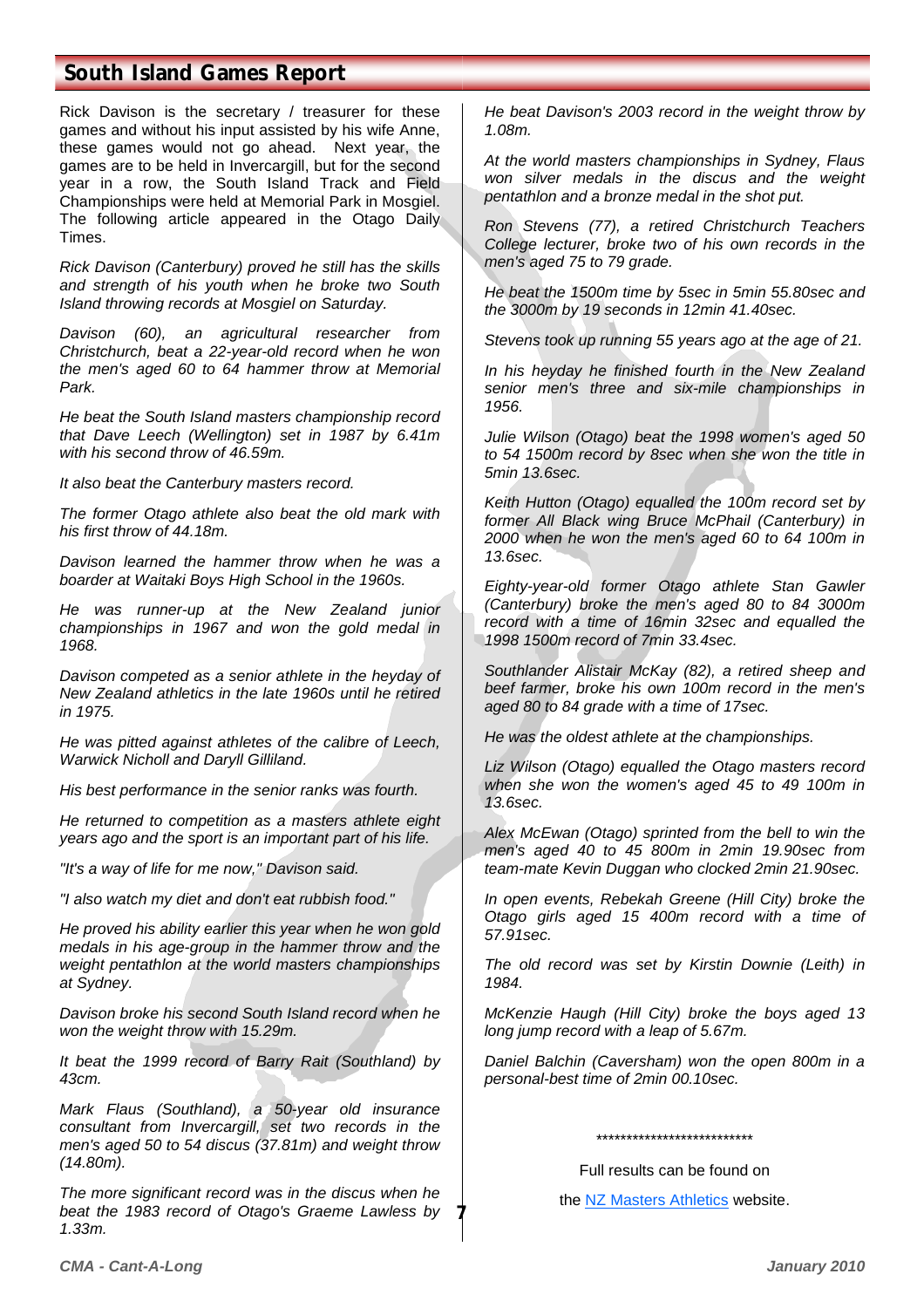Canterbury athletes performed well with the following records being achieved.

|     | 1500m                  | Time     |
|-----|------------------------|----------|
| M75 | Ron Stevens            | 5:55.8H  |
|     | (SIMA Record)          |          |
| M80 | Stan Gawler            | 7:33.4H  |
|     | (= CMA Record)         |          |
|     | 3000m                  |          |
| W70 | Carol Thompson         | 17:44.6H |
|     | (CMA Best Performance) |          |
| M75 | Ron Stevens            | 12:41.4H |
|     | (SIMA Record)          |          |
| M80 | Stan Gawler            | 16:32.0H |
|     | (CMA Record)           |          |
|     | 5000m                  |          |
| M80 | Stan Gawler            | 27:49.6H |
|     | (CMA Best Performance) |          |
|     |                        |          |



# **CMA Meeting & Championship Results 2009 / 2010:**

The following results were omitted from the November Cant-A-Long, from 28<sup>th</sup> October 2009 meeting.

|                 | 1500m                  | Time   |
|-----------------|------------------------|--------|
| M <sub>55</sub> | Maurice Gough          | 5:50.6 |
| <b>W60</b>      | Loris Reed             | 6:12.2 |
| W65             | <b>Margaret Fraser</b> | 3:59.6 |
| M65             | <b>Neils Papps</b>     | 8:05.4 |
| W70             | Carol Thompson         | 8:08.0 |



*Neils Papps completes in the 800m at QEll (28 / 10 / 09)* 

**8** 

### **Wednesday November 11th 2009**

|                 | 60m               | Time |
|-----------------|-------------------|------|
| W30             | Andrea Cattermole | 10.8 |
| M45             | Craig Wenmoth     | 8.1  |
| M <sub>55</sub> | John Stone        | 8.8  |
| M80             | Maurice Cook      | 13.3 |
|                 | 200 <sub>m</sub>  |      |
| W65             | Margaret Fraser   | 46.6 |
| M45             | Craig Wenmoth     | 31.0 |
| M <sub>55</sub> | Jeff Barnfield    | 27.6 |
| M <sub>55</sub> | John Stone        | 33.7 |
| M60             | John Mulvaney     | 37.9 |
| M80             | Maurice Cook      | 48.0 |

|     | 800m                   |                   |
|-----|------------------------|-------------------|
| W60 | <b>Gwen Papps</b>      | 4:42.5            |
| W65 | <b>Margaret Fraser</b> | 3:51.1            |
| W70 | Carol Thompson         | 4:02.7            |
| M50 | Tom Reihana            | 3:04.1            |
| M60 | John Mulvaney          | 3:05.9            |
| M65 | John Eastmond          | 3:23.8            |
| M65 | <b>Niels Papps</b>     | 3:54.0            |
| M70 | Malcolm Fraser         | 2:47.3            |
| M80 | <b>Stan Gawler</b>     | 3:48.5            |
|     | 3000m                  |                   |
| M50 | Tom Reihana            | 13:22.4           |
| M55 | Maurice Gough          | 13:04.9           |
| M60 | Jos Galavazi           | 13:31.6           |
| M65 | Allan Gardiner         | 16:23.6           |
| M65 | John Eastmond          | 16:23.6           |
|     | <b>3000m Walk</b>      |                   |
| W65 | Ann Henderson          | 22:18.5           |
|     |                        |                   |
|     | Hammer                 | <b>Best Throw</b> |
| W30 | Andrea Cattermole      | 21.09             |
| W55 | <b>Birgit Steltner</b> | 20.85             |
| W60 | <b>Bev Church</b>      | 26.03             |
| W60 | Loris Reed             | 20.74             |
| W60 | Alison Wright          | 16.08             |
| W65 | Barbara Bird           | 16.41             |
| W70 | <b>Gwyn Heseltine</b>  | 15.18             |
| M60 | <b>Rick Davison</b>    | 43.44             |
| M75 | <b>Bill Newton</b>     | 24.16             |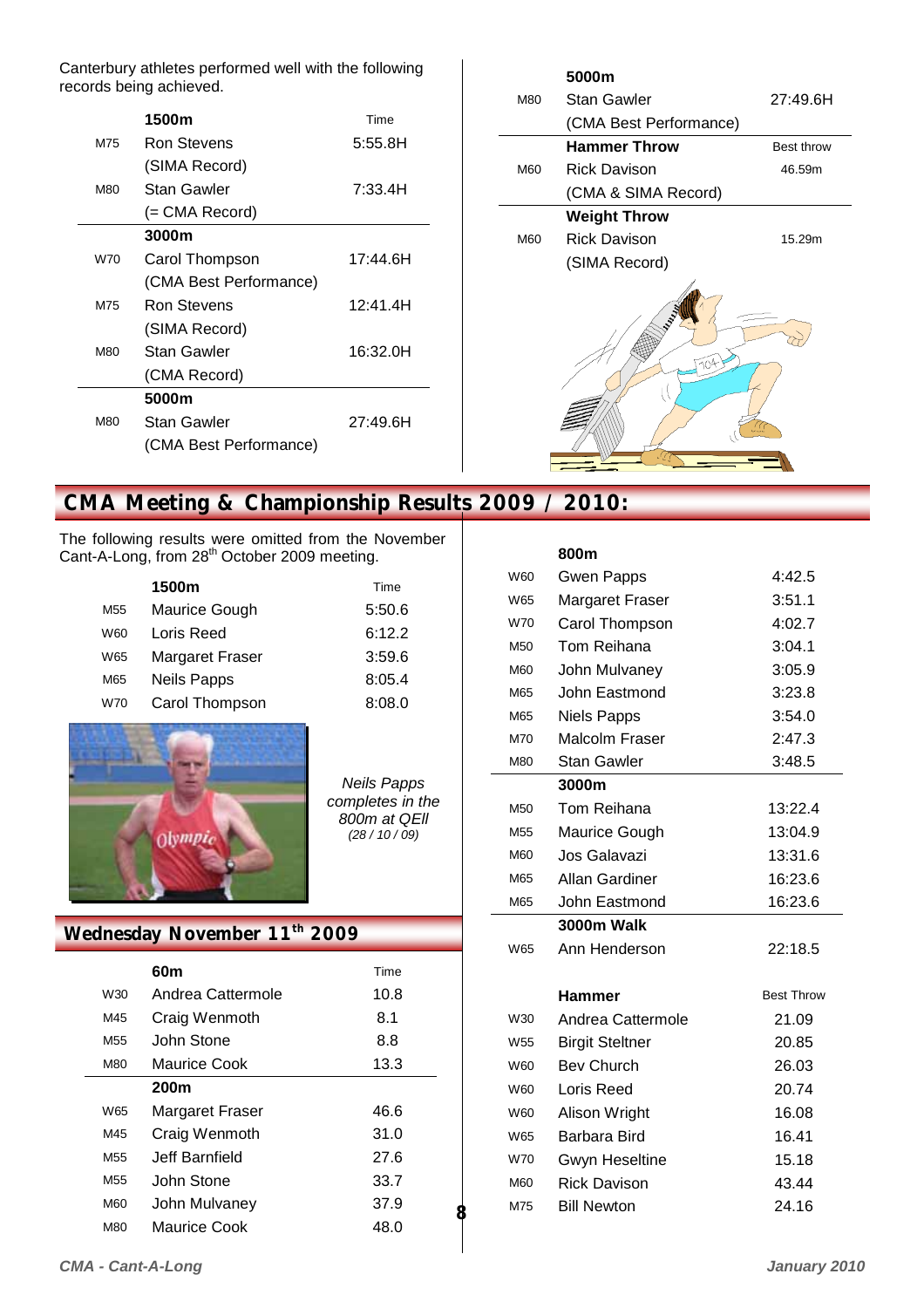|                 | <b>Discus</b>         |       |
|-----------------|-----------------------|-------|
| W30             | Andrea Cattermole     | 22.70 |
| W60             | <b>Bev Church</b>     | 20.00 |
| <b>W60</b>      | Loris Reed            | 18.17 |
| <b>W60</b>      | Alison Wright         | 14.09 |
| W <sub>65</sub> | Barbara Bird          | 13.91 |
| W70             | <b>Gwyn Heseltine</b> | 10.65 |
| M <sub>50</sub> | Tom Reihana           | 19.47 |
| <b>M60</b>      | <b>Rick Davison</b>   | 37.78 |
| M75             | <b>Rill Newton</b>    | 20.49 |
|                 |                       |       |

# Sunday November 22<sup>nd</sup> 2009

|                 | 60m - Heat 1              | Time   |
|-----------------|---------------------------|--------|
| W35             | Andrea Cattermole         | 10.6   |
| W45             | Penny Reid                | 9.5    |
| W <sub>55</sub> | <b>Birgit Steltner</b>    | 10.3   |
|                 | 60m - Heat 2              |        |
| W40             | <b>Louise Scott</b>       | 9.1    |
| M55             | Jeff BarnField            | 9.3    |
| M75             | <b>Bruce Savage</b>       | 11.7   |
| M80             | <b>Maurice Cook</b>       | 13.6   |
|                 | 60m - Handicap            |        |
| 1st             | <b>Bruce Savage</b>       |        |
| 2nd             | <b>Maurice Cook</b>       |        |
| 3rd             | <b>Louise Scott</b>       |        |
|                 | 100m                      |        |
| W35             | Andrea Cattermole         | 20.0   |
| W40             | Louise Scott              | 15.0   |
| W45             | Penny Reid                | 15.6   |
| W <sub>55</sub> | <b>Birgit Steltner</b>    | 17.4   |
|                 | 300m                      |        |
| W40             | Louise Scott (CMA record) | 51.1   |
| W65             | <b>Margaret Fraser</b>    | 75.5   |
| M60             | John Mulvaney             | 59.7   |
| M75             | <b>Bob Hesitine</b>       | 79.9   |
| M80             | <b>Maurice Cook</b>       | 82.1   |
|                 |                           |        |
|                 | 400m                      |        |
| M80             | Ian Brownie               | 99.7   |
|                 | 1500m                     |        |
| W60             | <b>Gwen Papps</b>         | 9:38.9 |
| W65             | Margaret Fraser           | 7:34.5 |
| <b>W70</b>      | Carol Thompson            | 7:50.9 |
| M60             | John Mulvaney             | 6:23.8 |
| M65             | <b>Neils Papps</b>        | 7:34.5 |
| M75             | <b>Bob Hesitine</b>       | 8:32.8 |

|                 | Javelin                 | <b>Best Throw</b> |
|-----------------|-------------------------|-------------------|
| W30             | Andrea Cattermole       | 19.40             |
| W30             | Nicola Jennings         | 22.61             |
| W <sub>55</sub> | <b>Birgit Steltner</b>  | 13.44             |
| W60             | <b>Bev Church</b>       | 18.51             |
| W60             | <b>AdaBirtles</b>       | 17.54             |
| W65             | Barbara Bird            | 19.32             |
| W70             | <b>Gwynne Heseltine</b> | 9.76              |
| W70             | Iris Bishop             | 8.20              |
| M60             | <b>Rick Davison</b>     | 29.96             |
| M70             | <b>Trevor Preece</b>    | 9.20              |
| M75             | <b>Bill Newton</b>      | 22.38             |
|                 | <b>Weight Throw</b>     |                   |
| W30             | Andrea Cattermole       | 6.96              |
| W30             | Nicola Jennings         | 8.22              |
| W <sub>55</sub> | <b>Birgit Steltner</b>  | 7.37              |
| W60             | <b>Bev Church</b>       | 10.09             |
| W60             | AdaBirtles              | 9.13              |
| W65             | Barbara Bird            | 5.81              |
| W70             | <b>Gwynne Heseltine</b> | 5.37              |
| W70             | Iris Bishop             | 4.18              |
| M60             | <b>Rick Davison</b>     | 15.92             |
| M75             | <b>Bill Newton</b>      | 9.35              |
|                 |                         |                   |

# **Use of QE11**

Your Committee is aware that some of our members are still avoiding paying the \$1.50 entrance fee by entering through the Longroom Tunnel at the North end of QE11 to compete at our CMA Track & Field meetings.

We ask for your co-operation in this matter as by not doing so, you are putting our long-time preferential arrangement with QE11 at risk.

Because of this, the backdoor of the tunnel will not be raised unless we have booked and paid for the park rental, such as we do for our championship events.

**9**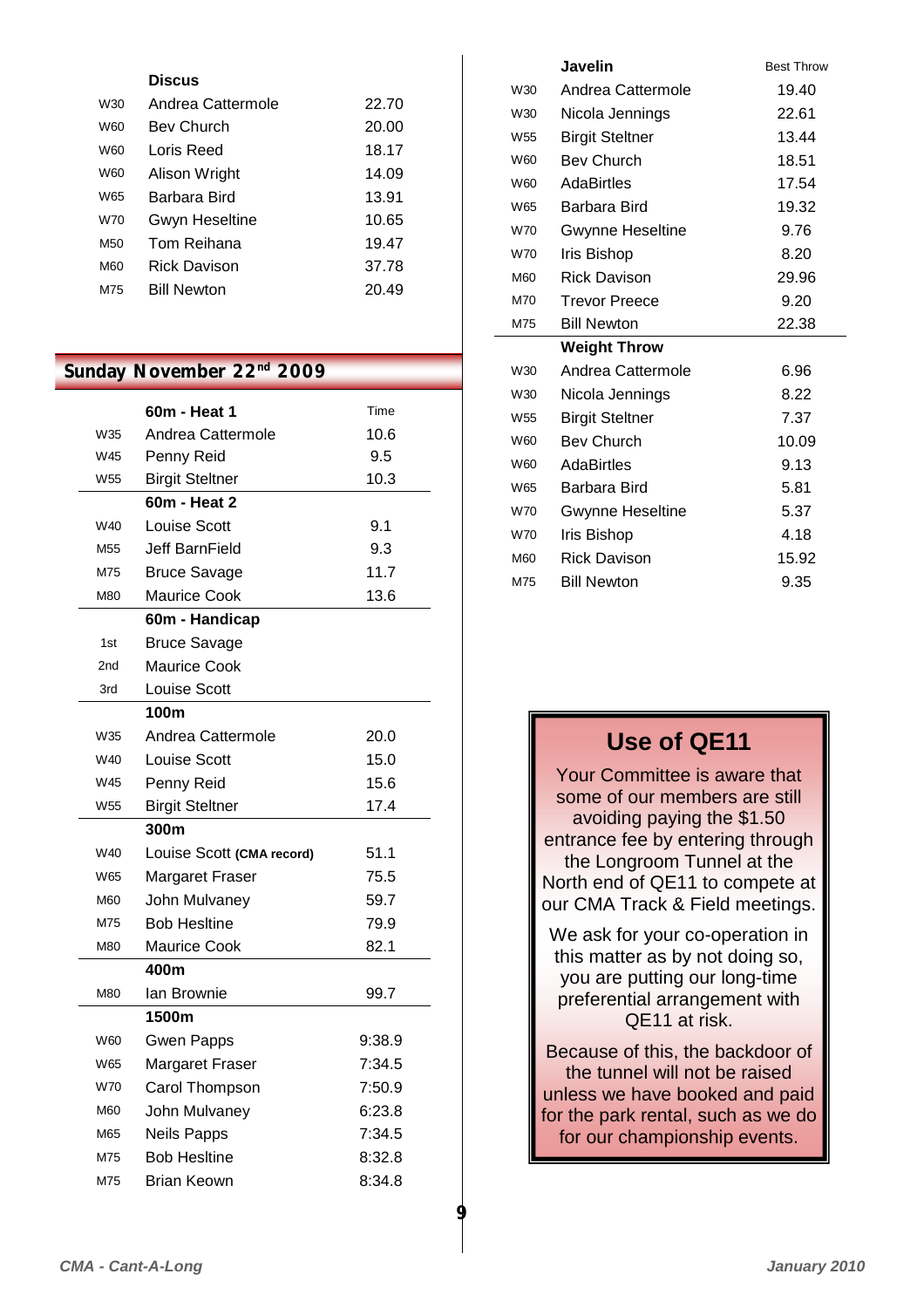### **Saturday November 28th 2009**

In less than pleasant conditions, the CMA 10,000m Track championships were held at QE II in conjunction with the Open 10,000 championship, with the bulk of competitors being masters athletes.

Two records were broken, one by Ron Stevens who ran 42:04.31 to break the M75 NZMA & CMA records. On the way through his run, his  $1<sup>st</sup>$  5000m time of 20:52 was better than the current record of 21:27.96, but unfortunately without being officially timed, it cannot be ratified. I am sure, given the right conditions, Ron can break this record.

The second record was achieved by Stan Gawler, whose time of 54:18.00 beat Selwyn Opie's CMA record.

Only fully paid up CMA members results have been recorded. In the photos in the next column, Gary Mcllroy (585), Peter Larkin (597) and John Gamblin (58) were the first three official place getters.

#### **CMA 10000m Championship**

| <b>Gary McIlroy</b> | 33.32.03 |
|---------------------|----------|
| Peter Larkin        | 36.36.12 |
| John Gamblin        | 38.20.12 |
| Clive Kitchingham   | 38.53.44 |
| Ron Stevens         | 42.04.31 |
| Loris Reed          | 43.57.71 |
| Tom Reihana         | 47.43.60 |
| Jos Galavazi        | 48.09.60 |
| Eric Saxby          | 49.29.70 |
| John Eastmond       | 51.34.24 |
| Peter Coughlan      | 52.11.94 |
| Stan Gawler         | 54.18.00 |
| John Waite          | 56.04.79 |
| Allan Gardiner      | 58.06.31 |
| Brian Keown         | 61.04.97 |
|                     |          |





*Stan Gawler (left) and Ron Stevens (above) are full of concentration, lap after lap, after lap .....* 







Brian Keown

**10** 





Loris Reed

*CMA - Cant-A-Long January 2010*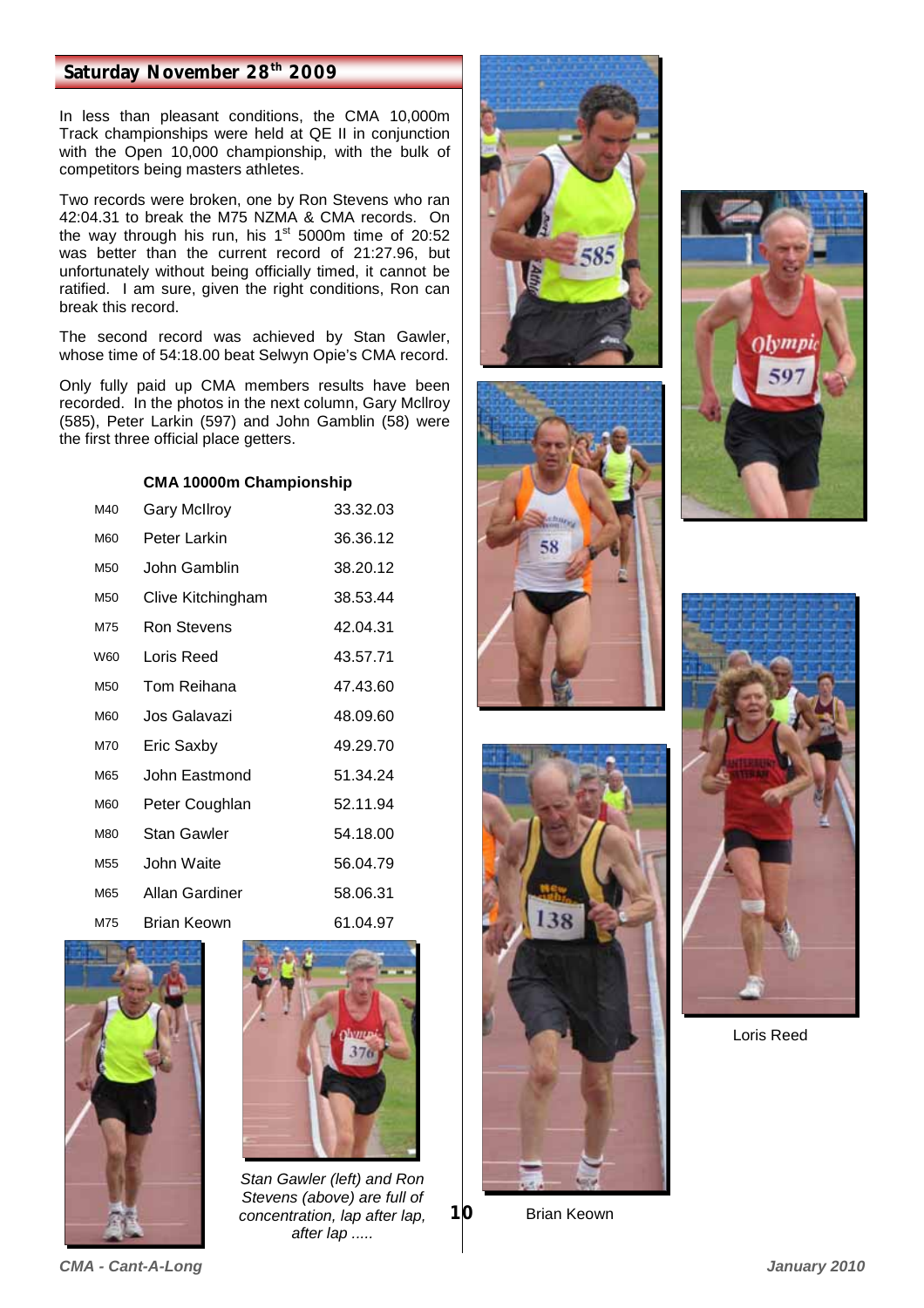More competitors in the 10k Track Champs ...



Jos Galavazi, Clive Kitchingham & Tom Reihana



Eric Saxby



Peter Coughlan

**11** 



John Waite



Allan Gardiner

# **Tuesday December 2nd 2009**

|                 | 60m                    | Time   |
|-----------------|------------------------|--------|
| W40             | Louise Scott<br>9.0    |        |
| M75             | <b>Bruce Savage</b>    | 11.0   |
| M80             | Maurice Cook           | 13.0   |
|                 | 200 <sub>m</sub>       |        |
| W40             | Louise Scott           | 30.3   |
| M80             | lan Brownie            | 37.7   |
| M80             | Maurice Cook           | 49.0   |
|                 | 800m                   |        |
| W60             | Loris Reed             | 2:57.1 |
| W65             | <b>Margaret Fraser</b> | 3:55.1 |
| W65             | <b>Gwen Papps</b>      | 4:49.9 |
| M <sub>50</sub> | Tom Reihana            | 3:02.7 |
| M <sub>55</sub> | Maurice Gough          | 2:46.1 |
| M65             | <b>Neils Papps</b>     | 3:48.4 |
|                 | 2000m                  |        |
| M <sub>50</sub> | Tom Reihana            | 8:57.6 |
| M <sub>55</sub> | <b>Maurice Gough</b>   | 8:36.8 |
|                 | Javelin                |        |
| W30             | Andrea Cattermole      | 16.05  |
| W60             | <b>Bev Church</b>      | 18.43  |
| W60             | Loris Reed             | 19.59  |
| W65             | Barbara Bird           | 18.91  |
| W70             | Iris Bishop            | 8.87   |
| M50             | Tom Reihana            | 25.28  |
| M75             | <b>Bill Newton</b>     | 22.95  |
|                 | <b>Shot Put</b>        |        |
| W30             | Andrea Cattermole      | 6.24   |
| W60             | <b>Bev Church</b>      | 7.23   |
| W65             | Barbara Bird           | 6.66   |
| W70             | Iris Bishop            | 4.55   |
| M75             | <b>Bill Newton</b>     | 8.26   |
|                 |                        |        |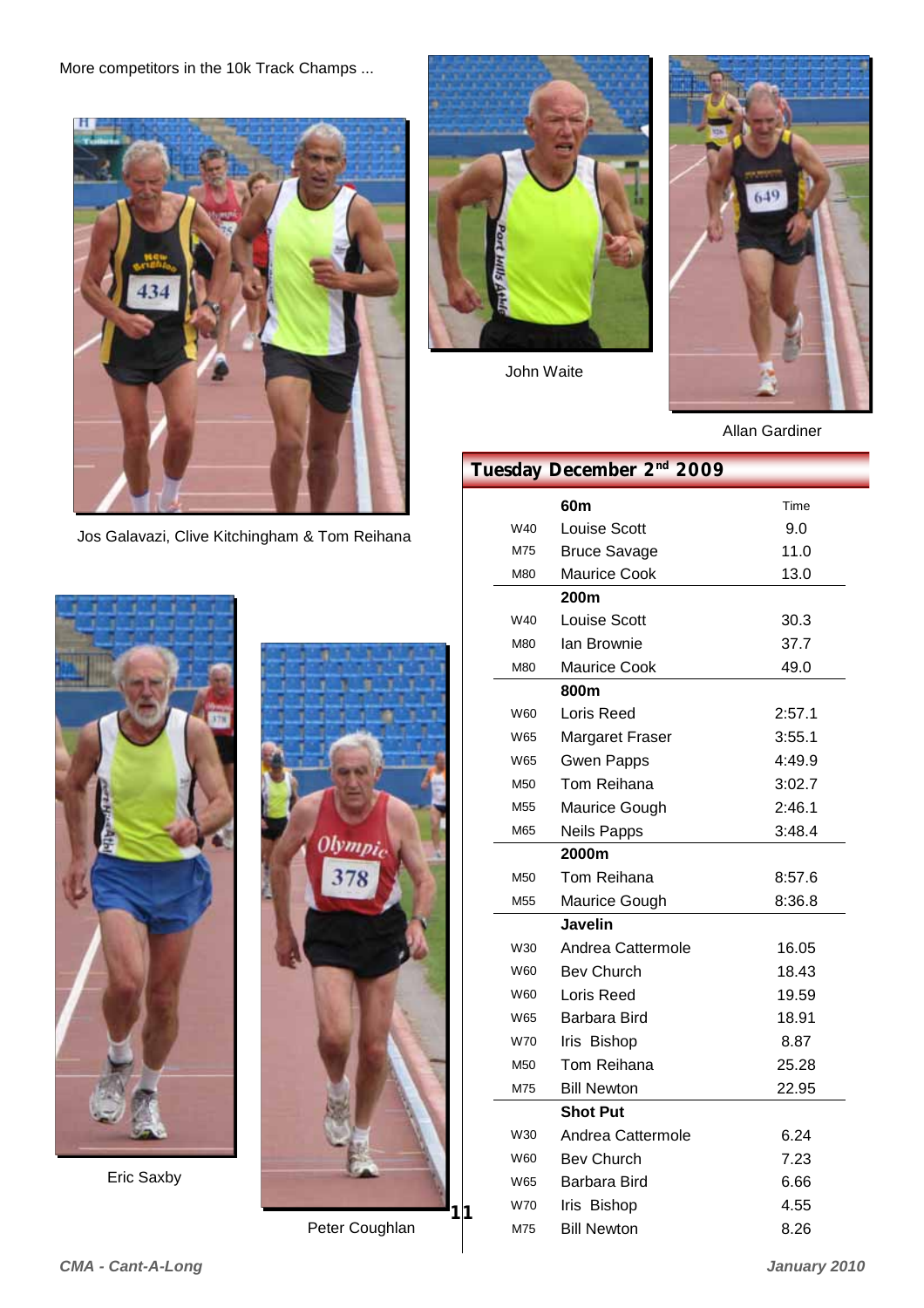# **Jack King Memorial Weight Pentathlon - Sunday December 13th 2009**

|            |                        | Hammer | <b>Shot</b> | <b>Discus</b> | <b>Javelin</b> | Weight | <b>Total</b> |
|------------|------------------------|--------|-------------|---------------|----------------|--------|--------------|
| W30        | Andrea Cattermole      | 20.48  | 6.19        | 20.91         | 16.75          | 7.09   |              |
|            | Age Factors            | 1.1025 | 1.0000      | 1.0000        | 1.0000         | 1.1699 |              |
|            |                        | 22.57  | 6.19        | 20.91         | 16.75          | 8.29   |              |
|            |                        | 334    | 283         | 294           | 229            | 389    | 1529         |
| W55        | <b>Birgit Steltner</b> | 18.69  | 6.38        | 11.79         | 14.83          | 7.92   |              |
|            | Age Factors            | 1.3745 | 1.5191      | 1.4348        | 1.5450         | 1.3601 |              |
|            |                        | 25.68  | 9.69        | 16.91         | 22.91          | 10.77  |              |
|            |                        | 400    | 509         | 223           | 343            | 540    | 2015         |
| W60        | <b>Bev Church</b>      | 27.23  | 7.12        | 19.43         | 17.27          | 9.48   |              |
|            | Age Factors            | 1.5256 | 1.6782      | 1.5918        | 1.7460         | 1.2741 |              |
|            |                        | 41.54  | 11.94       | 30.92         | 30.15          | 12.07  |              |
|            |                        | 745    | 657         | 480           | 479            | 620    | 2981         |
| W60        | Lynn Donaldson         | 21.89  | 6.54        | 14.66         | 15.79          | 8.37   |              |
|            | Age Factors            | 1.5256 | 1.6782      | 1.5918        | 1.7460         | 1.2741 |              |
|            |                        | 33.39  | 10.97       | 23.33         | 27.56          | 10.66  |              |
|            |                        | 567    | 593         | 338           | 430            | 533    | 2461         |
| W60        | Alison Wright          | 13.56  | 5.63        | 12.72         | 11.28          | 7.76   |              |
|            | Age Factors            | 1.5256 | 1.6782      | 1.5918        | 1.7460         | 1.2741 |              |
|            |                        | 20.68  | 9.44        | 20.24         | 19.69          | 9.88   |              |
|            |                        | 294    | 493         | 282           | 283            | 485    | 1837         |
| W60        | Loris Reed             | 18.18  | 6.63        | 17.88         | 16.32          | 8.30   |              |
|            | Age Factors            | 1.5256 | 1.6782      | 1.5918        | 1.7460         | 1.2741 |              |
|            |                        | 27.73  | 11.12       | 28.46         | 28.49          | 10.57  |              |
|            |                        | 444    | 603         | 433           | 448            | 528    | 2456         |
| W60        | Lois Anderson          | 19.08  | 7.44        | 17.33         | 17.67          | 7.87   |              |
|            | Age Factors            | 1.5256 | 1.6782      | 1.5918        | 1.7460         | 1.2741 |              |
|            |                        | 29.10  | 12.48       | 27.58         | 30.85          | 10.02  |              |
|            |                        | 474    | 693         | 417           | 493            | 494    | 2571         |
| W60        | <b>Ada Birtles</b>     | 17.47  | 6.79        | 16.54         | 12.33          | 9.35   |              |
|            | Age Factors            | 1.5256 | 1.6782      | 1.5918        | 1.7460         | 1.2741 |              |
|            |                        | 26.65  | 11.39       | 26.32         | 21.52          | 11.91  |              |
|            |                        | 421    | 621         | 394           | 317            | 610    | 2363         |
| W65        | Barbara Bird           | 15.25  | 6.61        | 14.74         | 18.82          | 6.24   |              |
|            | Age Factors            | 1.7141 | 1.8744      | 1.7874        | 1.9559         | 1.4307 |              |
|            |                        | 26.14  | 12.38       | 26.34         | 36.81          | 8.92   |              |
|            |                        | 410    | 686         | 394           | 606            | 427    | 2523         |
| <b>W70</b> | Iris Bishop            | 14.70  | 4.70        | 11.42         | 8.73           | 4.70   |              |
|            | Age Factors            | 1.9557 | 2.1227      | 2.0379        | 2.2231         | 1.6312 |              |
|            |                        | 28.74  | 9.97        | 23.27         | 19.4           | 7.66   |              |
|            |                        | 466    | $1_{527}$   | 337           | 278            | 351    | 1959         |

A small but dedicated group of throwers competed in the annual Jack King Memorial Weight Pentathlon.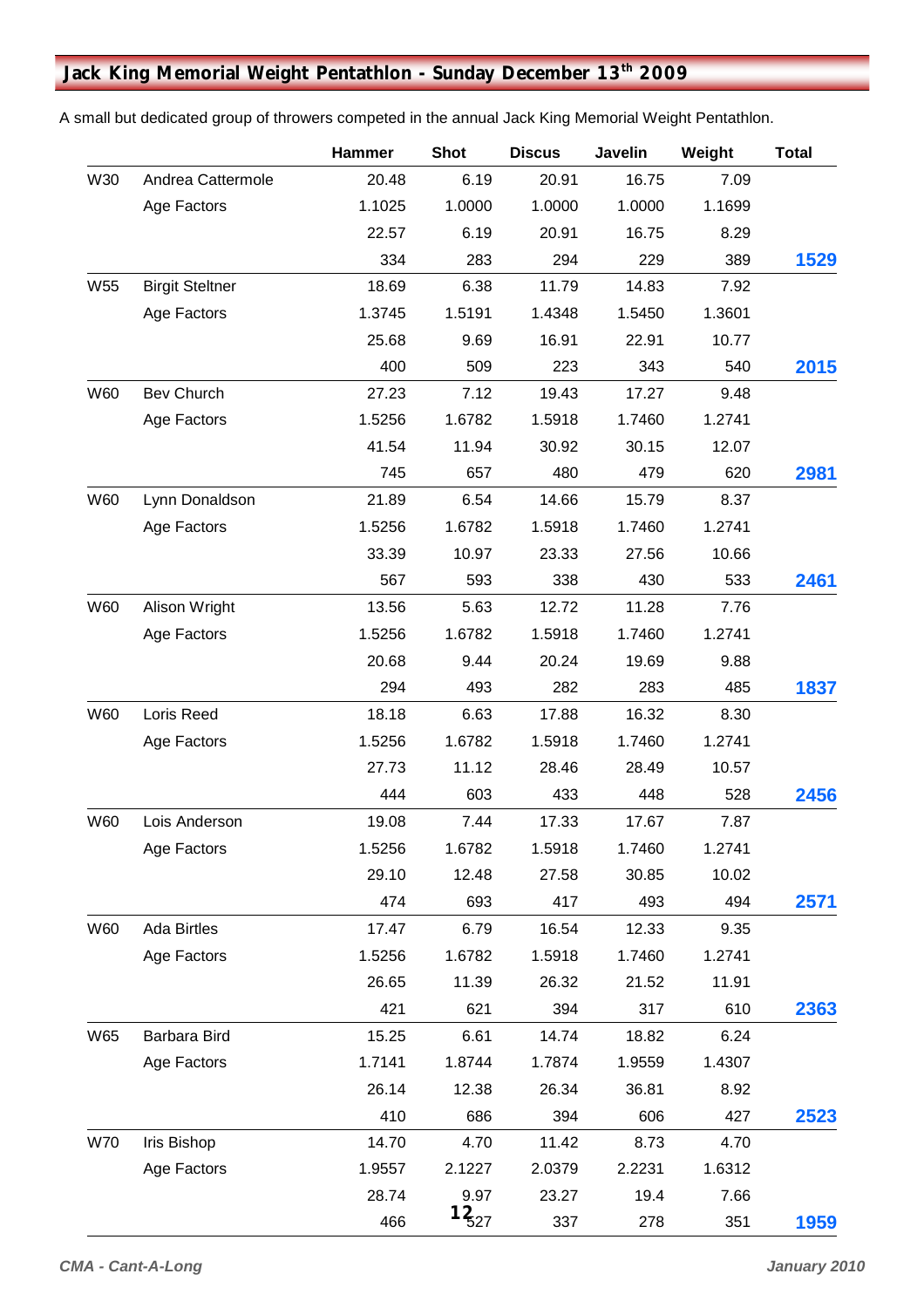|     |                     | <b>Hammer</b> | <b>Shot</b> | <b>Discus</b> | <b>Javelin</b> | Weight | <b>Total</b> |
|-----|---------------------|---------------|-------------|---------------|----------------|--------|--------------|
| M60 | <b>Rick Davison</b> | 42.86         | 9.56        | 37.97         | 32.09          | 15.08  |              |
|     | Age Factors         | 1.4058        | 1.2703      | 1.1232        | 1.4804         | 1.1392 |              |
|     |                     | 60.25         | 12.14       | 42.64         | 47.5           | 17.17  |              |
|     |                     | 847           | 615         | 718           | 552            | 860    | 3592         |
| M70 | Alan Hunter         | 20.07         | 6.29        | 16.85         | 16.36          | 8.19   |              |
|     | Age Factors         | 1.6112        | 1.3017      | 1.4127        | 1.7461         | 1.2943 |              |
|     |                     | 32.33         | 8.18        | 23.8          | 28.56          | 10.6   |              |
|     |                     | 388           | 377         | 344           | 279            | 486    | 1874         |
| M75 | <b>Bill Newton</b>  | 24.58         | 8.10        | 22.27         | 21.14          | 9.28   |              |
|     | Age Factors         | 1.8749        | 1.5043      | 1.6217        | 2.0098         | 1.4735 |              |
|     |                     | 46.08         | 12.18       | 36.11         | 42.48          | 13.67  |              |
|     |                     | 612           | 617         | 586           | 478            | 659    | 2952         |
| M80 | Dave Leech          | 24.94         | 7.42        | 18.14         | 12.19          | 10.12  |              |
|     | Age Factors         | 1.9497        | 1.5486      | 1.9033        | 2.0612         | 1.5730 |              |
|     |                     | 48.62         | 11.49       | 34.52         | 25.12          | 15.91  |              |
|     |                     | 654           | 575         | 554           | 231            | 787    | 2801         |

**13** 

# Wednesday December 16<sup>th</sup> 2009 - Christmas Break-up Meeting

A hardy group of runners, throwers, not to mention officials, turned up for our Christmas Break up meeting, held in cold and windy conditions at Hansen Park. Following the meeting was the usual supper, where all the good work training was undone by mouthfuls of delicious food, which was great!

Thank you to all of those who contributed.

|                 | 60m                    | Time |
|-----------------|------------------------|------|
| W <sub>16</sub> | Jackie Barnfield       |      |
| W <sub>55</sub> | <b>Birgit Steltner</b> |      |
| W60             | Lois Anderson          |      |
| W60             | Gwen Papps             |      |
| M60             | <b>Kit Chambers</b>    | 9.0  |
| M65             | John Eastmond          | 10.8 |
| M65             | John Waite             | 12.9 |
| M75             | <b>Bruce Savage</b>    | 10.7 |
|                 | 100m                   |      |
| W <sub>16</sub> | Jackie Barnfield       | 17.5 |
| W60             | Lois Anderson          | 17.4 |
| W60             | Gwen Papps             | 25.8 |
| M35             | <b>Kevin Papps</b>     | 15.0 |
| M60             | <b>Kit Chambers</b>    | 14.4 |
| M65             | John Eastmond          | 17.6 |
| M65             | John Waite             | 19.8 |
| M75             | Bruce Savage           | 17.9 |



Lois Anderson & Gwen Papps prepare for the start of the 100m (above). Kevin Papps leads the 1500m (below).

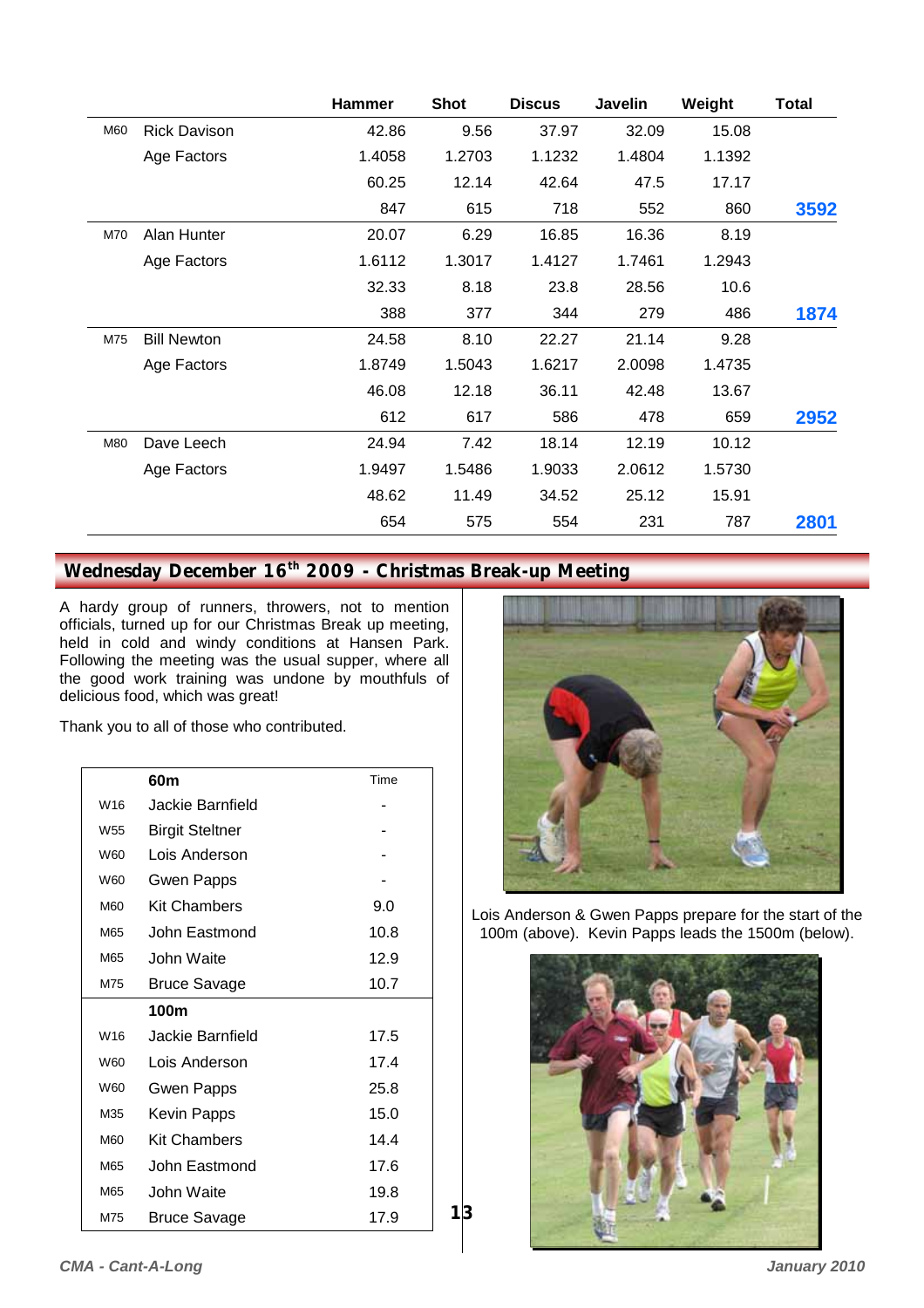

W60 Gwen Papps 89.8 M35 Kevin Papps 51.5 M60 Kit Chambers 56.3 M65 John Eastmond 62.6 M65 John Waite 77.3

**300m** 



John Mulvaney competing in the 1500m.



Maurice prepares his weapon.

**400m**  M35 Kevin Papps 82.7 M50 Tom Reihana 73.7 M55 Maurice Gough 75.6 M60 John Mulvaney 80.8 M75 Max Wood 82.7 **1500m**  M35 Kevin Papps 5:29.2 M50 Tom Reihana 6:32.7 M60 Jos Galavazi 6:42.8 M65 John Eastmond 6:37.6 M65 John Waite 8:58.7 M55 Maurice Gough 5:55.3 M60 John Mulvaney 6:23.0 **1000m Walk**  W65 Ann Henderson 7:17.5

John Eastmond and Jos Galavazi competing in the 1500m.



Ann Henderson competing in the 1000m walk.



I hope they all remembered to start their watches!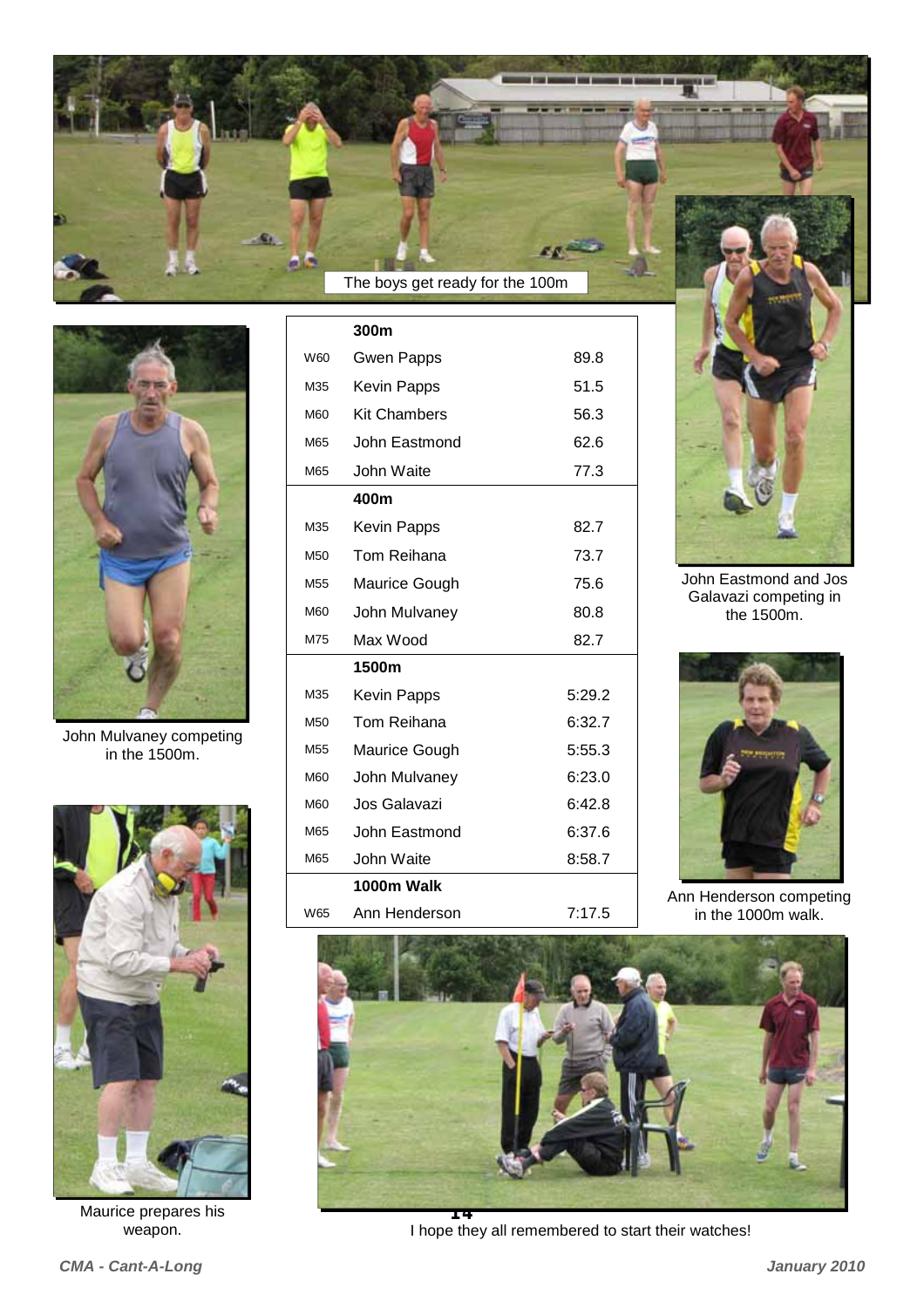

Lois (from left to right), Lynn, Loris and Jeff get all wound up.



Andrea Cathermole is all concentration.



Brian Senior (above) and Bill Newton (right) hold nothing back.





**Discus Best Throw** 

W30 Andrea Cattermole 21.85 W60 Loris Reed 19.39 W60 Lois Anderson 16.77 W60 Lynn Donaldson 13.88 W70 Iris Bishop 11.83 M50 Jeff Barnfield 22.48 M65 Brian Senior 27.45 M<sub>75</sub> Bill Newton 21.42

W<sub>16</sub> Jackie Barnfield 6.63 W30 Andrea Cattermole 6.53 W<sub>55</sub> Birgit Steltner 6.22 W60 Lois Anderson 7.25 W60 Loris Reed 6.45 W60 Lynn Donaldson 6.27 W70 Iris Bishop 4.55 M<sub>50</sub> Tom Reihana 7.92 M<sub>50</sub> Jeff Barnfield 7.52 M65 Brian Senior 8.79 M75 Bill Newton 8.15





Iris Bishop shows great form.



**Shot Put** 

All hands on deck to record results

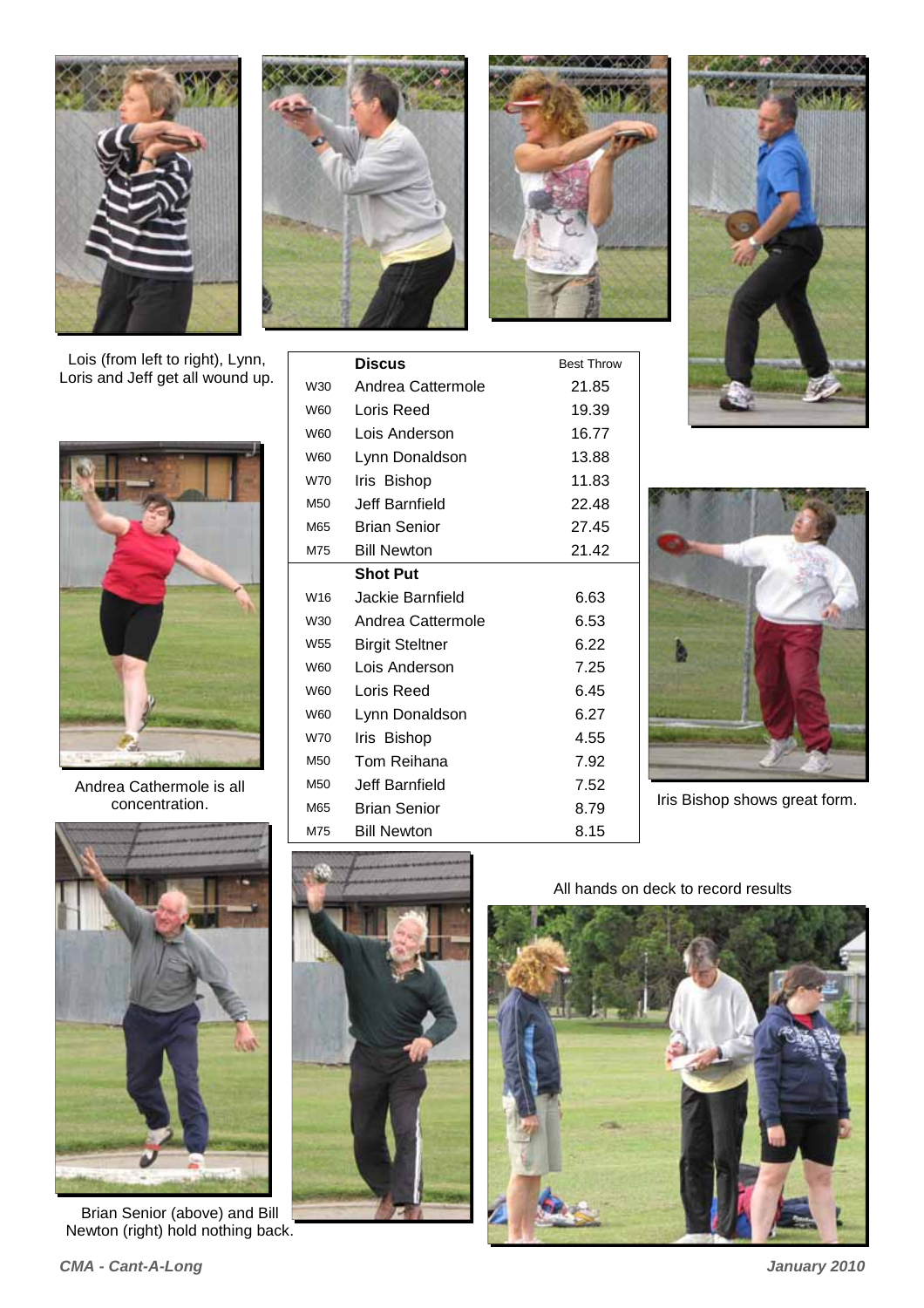### Saturday December 19th 2009

A small group of athletes competed in the 5000m CMA championships, held on Saturday December 19 at QEII While several other masters athletes competed once again the results reflect only those who were paid up members on the day.

Ron Steven's time of 21:03.64 was a new CMA and NZMA record.

#### **CMA 5000m Championship**

| M40             | Chris Jordan      | 17:05.86 |
|-----------------|-------------------|----------|
| M60             | Peter Larkin      | 17:54.00 |
| M45             | Dave Collie       | 18:11.61 |
| M50             | John Gamblin      | 18:25.96 |
| M50             | Clive Kitchingman | 18:30.66 |
| W35             | Lisa McGoldrick   | 19:46.63 |
| M65             | Neville Reid      | 20:46.72 |
| M75             | Ron Stevens       | 21:03.64 |
| M <sub>55</sub> | Maurice Gough     | 21:38.72 |
| W <sub>55</sub> | Brenda Fortune    | 23:47.08 |
| M65             | John Eastmond     | 23:59.85 |
| M60             | John Mulvaney     | 25:19.06 |
|                 |                   |          |



Chris Jordan (717) set a 'hot' pace in the early laps and was the first CMA member to finish.



Dave Collie, John Gamblin (58) and Peter Larkin (597) battle together for much of the race.

# **Wednesday January 20<sup>th</sup> 2010**

By all accounts this was a good meeting, however only the field event results have been passed on to Cant-A-Long ... so if you have the track results, pass them on to the editor.

|                 | <b>Discus Throw</b>    |       |
|-----------------|------------------------|-------|
| W16             | Jacky Barnfield        | 16.89 |
| W <sub>55</sub> | <b>Birgit Steltner</b> | 11.76 |
| W60             | <b>Bev Church</b>      | 21.21 |
| W60             | Lois Anderson          | 18.92 |
| W60             | Loris Reed             | 18.79 |
| W60             | Ada Birtles            | 16.93 |
| W60             | Alison Wright          | 13.73 |
| W70             | Barbara Bird           | 14.87 |
| <b>W70</b>      | <b>Iris Bishop</b>     | 10.75 |
| M50             | Steve McKee            | 32.13 |
| M <sub>55</sub> | Geoff Barnfield        | 22.45 |
| M75             | <b>Bill Newton</b>     | 21.95 |
| M75             | <b>Bruce Savage</b>    | 14.72 |
|                 | <b>Shot Put</b>        |       |
| W16             | Jacky Barnfield        | 6.55  |
| W45             | Lynn Osmers            | 8.26  |
| W55             | <b>Birgit Steltner</b> | 6.39  |
| W60             | <b>Bev Church</b>      | 7.13  |
| W60             | <b>Ada Birtles</b>     | 6.80  |
| W60             | Alison Wright          | 5.13  |
| W65             | Diane Underwood        | 5.23  |
| W70             | Barbara Bird           | 6.52  |
| W70             | <b>Iris Bishop</b>     | 4.50  |
| M50             |                        |       |
|                 | Steve McKee            | 10.15 |
| M55             | Geoff Barnfield        | 7.78  |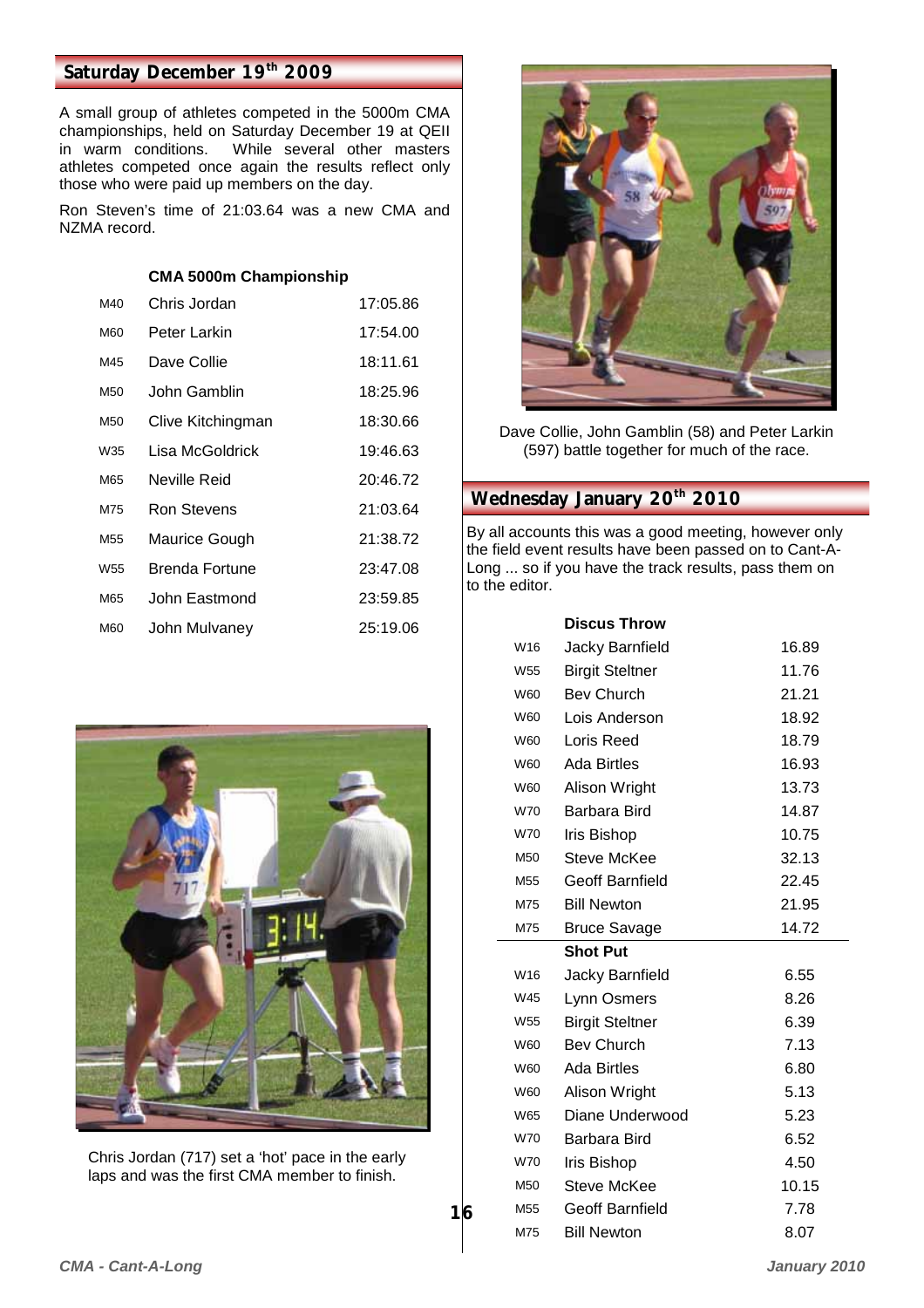# **QEII Inter-club Meeting Results 2009 / 2010:**

Several of our CMA members compete on a regular basis at the inter-club meetings a QEII. This allows them to take advantage of racing against opposition of similar or better ability in their quest for 'fast' times.

As always, there are quite a few masters athletes competing at these meetings that are not members of CMA. I ask all of you to encourage these non members to join CMA.

#### Saturday November 7<sup>th</sup> 2009

Several of our well performed athletes who competed at the World Masters Games in Sydney, took advantage of their early season form to try and improve on their performance. Although Malcolm Fraser ran faster than Max Wood's NZMA & CMA M70 100m record , the wind reading of 6.3 m/s was too high.

#### **100m**

|     | .                    |        |
|-----|----------------------|--------|
| M70 | Malcolm Fraser       | 13.96  |
| M70 | Ron Munro            | 14.94  |
|     | 200m                 |        |
| M70 | Malcolm Fraser       | 29.86  |
| M70 | Ron Munro            | 33.29  |
|     | <b>Discus Throw</b>  |        |
| M45 | Wayne Doyle (2kg)    | 26.78m |
| M60 | Rick Davison (1kg)   | 35.75m |
|     | <b>Hammer Throw</b>  |        |
| M45 | Wayne Doyle (7.26kg) | 21.50m |
| M60 | Rick Davison (5kg)   | 41.86m |
|     | <b>Javelin Throw</b> |        |
| M60 | Rick Davison (600gm) | 31.11m |
|     |                      |        |

# Saturday November 14<sup>th</sup> 2009

Encouraged by last weeks effort, Malcolm Fraser had another go at the 100m record. In cool conditions, but an allowable tail wind, he narrowly missed the record by a mere 0.07 seconds ..... bugger!

|                 | 100m                     |                   |
|-----------------|--------------------------|-------------------|
| M <sub>55</sub> | Jeff Barnfield           | 13.20             |
| M70             | Malcolm Fraser           | 14.40             |
|                 | 200m                     |                   |
| M40             | <b>Malcolm Cornelius</b> | 28.33             |
| M <sub>55</sub> | Jeff Barnfield           | 27.79             |
| M60             | John Mulvaney            | 37.61             |
|                 | 800m                     |                   |
| M40             | <b>Malcolm Cornelius</b> | 2:15.36           |
|                 | 3000m                    |                   |
| M50             | <b>Andrew Stark</b>      | 10:35.36          |
|                 | <b>Pole Vault</b>        |                   |
| M50             | Stephen McKee            | 3.40 <sub>m</sub> |
|                 | <b>Shot Put Throw</b>    |                   |
| M60             | Rick Davison (5kg)       | 41.86m            |

**17** 

#### **Discus Throw**

| M55             | Jeff Barnfield (1.5kg) | 21.83m |
|-----------------|------------------------|--------|
| M60             | Rick Davison (1kg)     | 41.86m |
|                 | <b>Javelin Throw</b>   |        |
| M <sub>50</sub> | Stephen McKee (800gm)  | 32.64m |
| M60             | Rick Davison (600gm)   | 31.75m |
|                 |                        |        |

### **Saturday November 21st 2009**

A quiet day at the office for CMA athletes with only four of our athletes competing. Once again Malcolm Fraser is close to Max's M70 NZMA records for the 100m, 200m and 400m. Stephen Mckee improved on last weeks pole vault to be within 20 centimetres of the NZMA record.

| Malcolm Fraser<br>14.74<br>M70<br>200 <sub>m</sub><br>Malcolm Cornelius<br>28.23<br>M40<br>Malcolm Fraser<br>29.45<br>M70<br>400m<br>Malcolm Fraser<br>67.61<br>M70<br>1500m<br>4:57.4h<br>W35<br>Julieana Findley<br>Malcolm Cornelius<br>4:46.37<br>M40 | 100m              |  |
|-----------------------------------------------------------------------------------------------------------------------------------------------------------------------------------------------------------------------------------------------------------|-------------------|--|
|                                                                                                                                                                                                                                                           |                   |  |
|                                                                                                                                                                                                                                                           |                   |  |
|                                                                                                                                                                                                                                                           |                   |  |
|                                                                                                                                                                                                                                                           |                   |  |
|                                                                                                                                                                                                                                                           |                   |  |
|                                                                                                                                                                                                                                                           |                   |  |
|                                                                                                                                                                                                                                                           |                   |  |
|                                                                                                                                                                                                                                                           |                   |  |
|                                                                                                                                                                                                                                                           |                   |  |
|                                                                                                                                                                                                                                                           | <b>Pole Vault</b> |  |
| Stephen McKee<br>M50<br>3.50 <sub>m</sub>                                                                                                                                                                                                                 |                   |  |

### Saturday November 28<sup>th</sup> 2009

The CMA 10000m Championships were held during this meeting and the results are on page 10. Below are the inter-club results.

|                 | 400m                   |                   |
|-----------------|------------------------|-------------------|
| M <sub>50</sub> | <b>Andrew Stark</b>    | 67.41             |
| M60             | John Mulvaney          | 84.40             |
| M70             | Malcolm Fraser         | 68.17             |
|                 | 800m                   |                   |
| W35             | Julieana Findley       | 2:22.86           |
| M <sub>50</sub> | <b>Andrew Stark</b>    | 2:08.06           |
| M60             | John Mulvaney          | 3:03.12           |
|                 | 3000m                  |                   |
| M45             | <b>Richard Bennett</b> | 8:46.03           |
|                 |                        |                   |
|                 | <b>Triple Jump</b>     |                   |
| W80             | Shirley Peterson       | 5.19m             |
|                 | <b>Pole Vault</b>      |                   |
| M <sub>50</sub> | Stephen McKee          | 3.50m             |
|                 | <b>Hammer Throw</b>    |                   |
| M60             | Rick Davison (5kg)     | 42.88m            |
|                 | <b>Shot Put Throw</b>  |                   |
| M60             | Rick Davison (5kg)     | 9.92 <sub>m</sub> |
|                 | <b>Discus Throw</b>    |                   |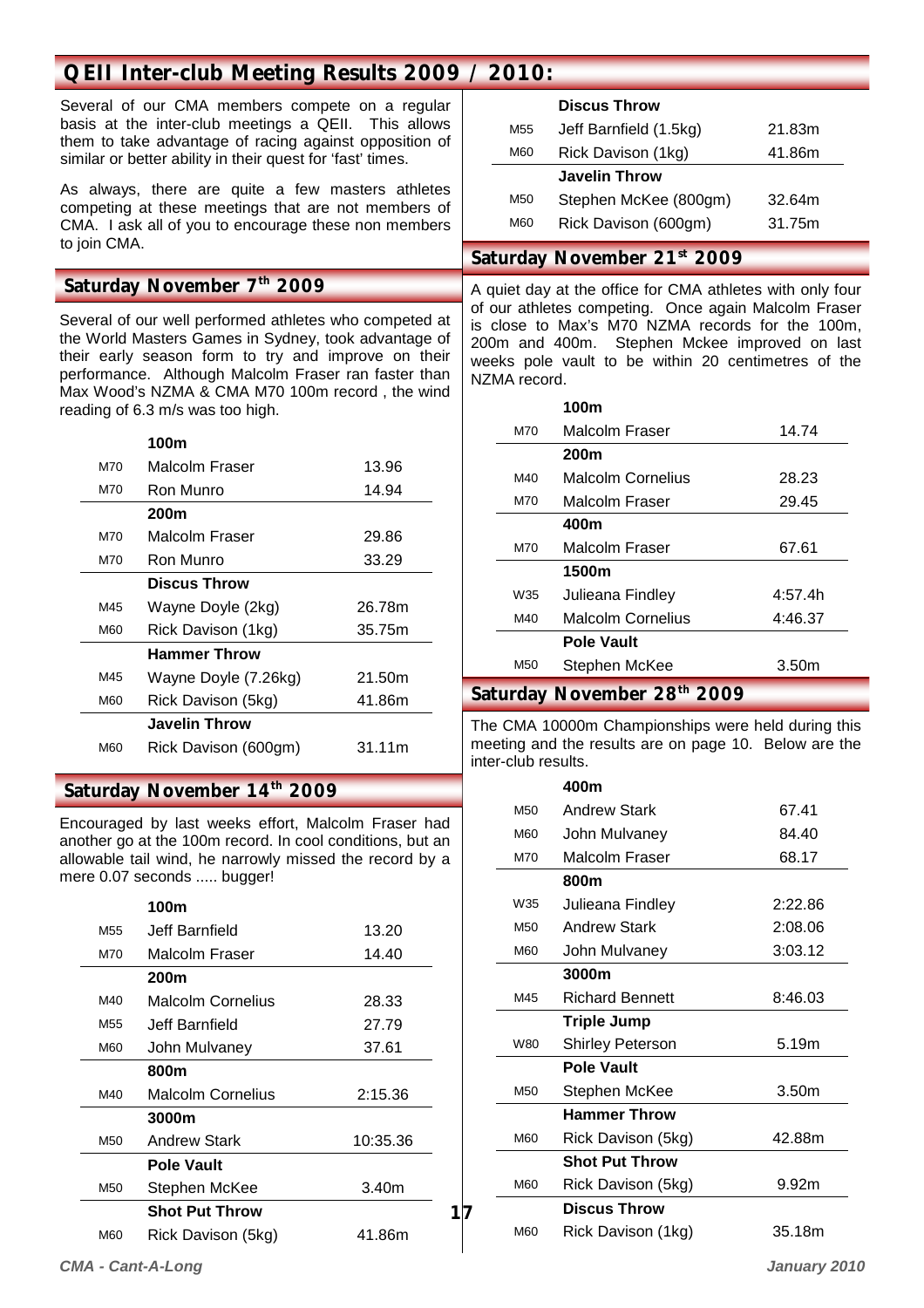### Saturday December 5<sup>th</sup> 2009

Another great summer's day ... not. Malcolm Fraser was once again battling in less than great conditions to run fast times.

|                 | 100m                        |          |
|-----------------|-----------------------------|----------|
| M70             | Malcolm Fraser              | 14.67    |
|                 | 200m                        |          |
| M70             | Malcolm Fraser              | 29.81    |
|                 | 400m                        |          |
| M <sub>50</sub> | <b>Andrew Stark</b>         | 57.29    |
|                 | 1500m                       |          |
| M <sub>50</sub> | <b>Andrew Stark</b>         | 4:19.83  |
|                 | 3000m                       |          |
| M40             | Chris Jordan                | 9:44.72  |
| M <sub>50</sub> | Clive Kitchingman           | 10:35.03 |
|                 | <b>Triple Jump</b>          |          |
| W80             | <b>Shirley Peterson</b>     | 5.12m    |
|                 | <b>Javelin Throw</b>        |          |
| M50             | Stephen McKee (800gm)       | 34.78m   |
|                 | <b>Pole Vault</b>           |          |
| M <sub>50</sub> | Stephen McKee               | 3.60m    |
|                 | Saturday December 19th 2009 |          |

The usual inter meeting this week included an open invitation mile, in which Andrew Stark competed and set CMA Best Performance for the distance. The CMA 5000m championships were run and the results are on page 16. Malcolm Fraser was finally successful in breaking one of Max Wood's M70 NZMA & CMA, the event being the 200m. Well done!

|                 | 100m                  |                   |
|-----------------|-----------------------|-------------------|
| M70             | Malcolm Fraser        | 14.60             |
|                 | 200m                  |                   |
| M70             | Malcolm Fraser        | 29.16             |
|                 | 1 mile                |                   |
| M <sub>50</sub> | <b>Andrew Stark</b>   | 4:42.04           |
|                 | 3000m                 |                   |
| M40             | Chris Jordan          | 9:44.72           |
| M <sub>50</sub> | Clive Kitchingman     | 10:35.03          |
|                 | Long Jump             |                   |
| M <sub>50</sub> | Stephen McKee         | 4.92m             |
|                 | <b>Javelin Throw</b>  |                   |
| M <sub>50</sub> | Stephen McKee         | 36.35m            |
| M <sub>55</sub> | Jeff Barnfield        | 23.74m            |
|                 | <b>Pole Vault</b>     |                   |
| M <sub>50</sub> | Stephen McKee         | 3.50 <sub>m</sub> |
|                 | <b>Shot Put Throw</b> |                   |
| M <sub>50</sub> | Stephen McKee         | 9.29m             |
| M <sub>55</sub> | Jeff Barnfield.       | 7.38m             |
|                 |                       |                   |



A slow first two laps cost Andrew Stark a faster time in the open mile invitation race. Bryan Kerr watches on.

#### Wednesday December 30<sup>th</sup> 2009

The final inter-club meeting for 2009 was a twilight meeting. A small select group of CMA runners competed, with Malcolm Fraser once again leading the charge.

|                 | 100m                        |          |  |
|-----------------|-----------------------------|----------|--|
| M70             | Malcolm Fraser              | 14.47    |  |
|                 | 200m                        |          |  |
| M60             | John Mulvaney               | 36.31    |  |
|                 | 400m                        |          |  |
| M70             | Malcolm Fraser              | 67.80    |  |
|                 | 1500m                       |          |  |
| W <sub>55</sub> | Margaret Flanagan           | 6:23.35  |  |
| M45             | <b>Richard Bennett</b>      | 4:10.03  |  |
| M60             | John Mulvaney               | 6:31.22  |  |
|                 | 3000m H/Capp (Net time)     |          |  |
| M <sub>50</sub> | Clive Kitchingman           | 10:40.15 |  |
| M60             | Peter Larkin                | 10:43.71 |  |
| M60             | Don Mitchell                | 11:32.47 |  |
|                 | 2000m Walk H/Cap (Net time) |          |  |
| W <sub>65</sub> | Ann Hendsrson               | 14:41.71 |  |
| M70             | Eric Saxby                  | 11:57.38 |  |

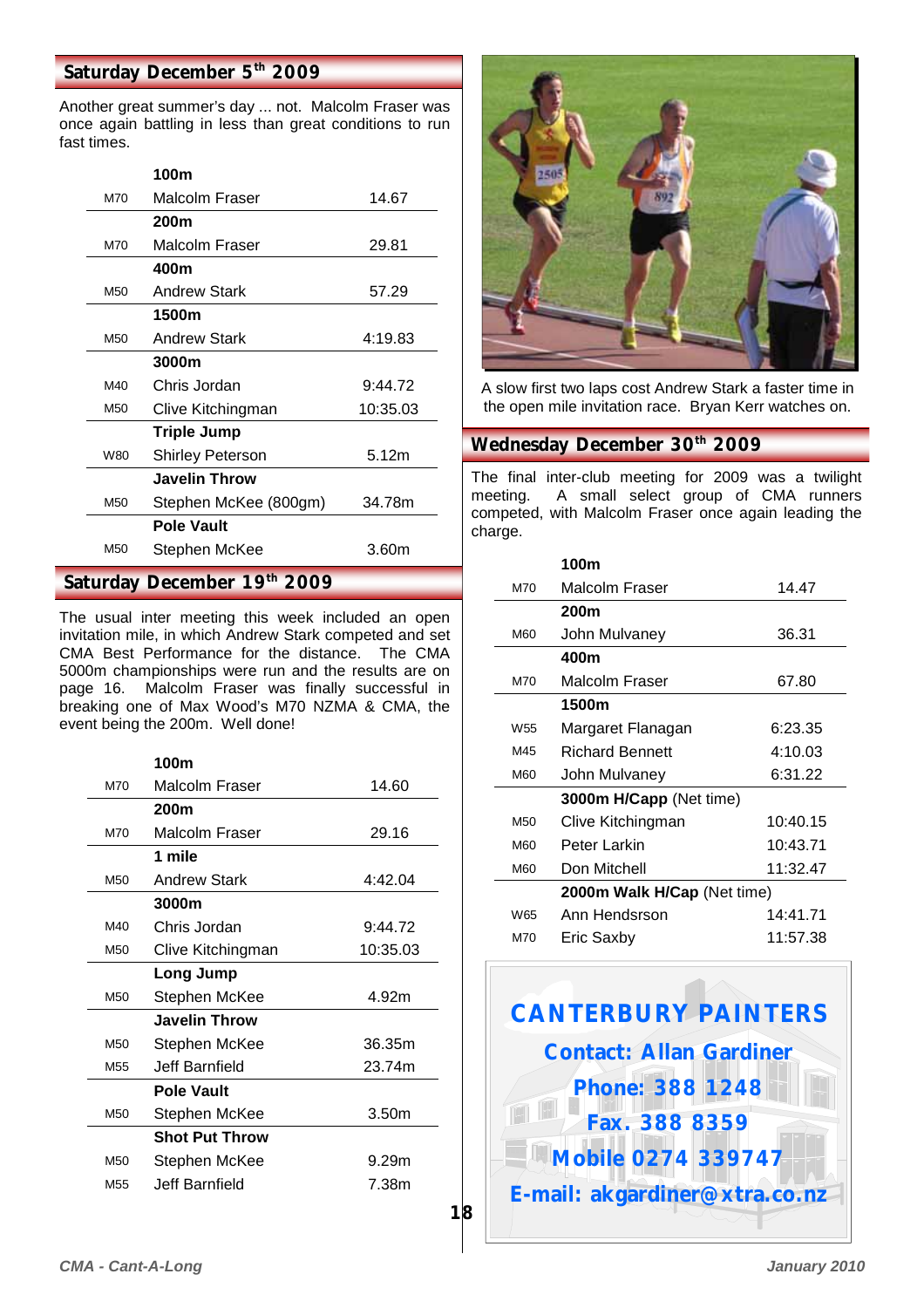## **Saturday January 9th 2010**

Richard Bennett was the form CMA athlete at this meeting, breaking the M45 3000m NZMA & CMA record.

|                 | 100m                        |          |
|-----------------|-----------------------------|----------|
| M40             | <b>Malcolm Cornelius</b>    | 13.87    |
|                 | 200m                        |          |
| W35             | Julieana Findley            | 31.12    |
|                 | 800m                        |          |
| W35             | Julieana Findley            | 2:23.28  |
| M40             | <b>Malcolm Cornelius</b>    | 2:14.38  |
| M60             | John Mulvaney               | 3:01.01  |
|                 | 3000m                       |          |
| M45             | <b>Richard Bennett</b>      | 8:43.04  |
|                 | 2000m Walk H/Cap (Net time) |          |
| M70             | Eric Saxby                  | 11:57.38 |
|                 | Long Jump                   |          |
| W80             | <b>Shirley Peterson</b>     | 5.12m    |
|                 | <b>Triple Jump</b>          |          |
| W80             | <b>Shirley Peterson</b>     | 5.12m    |
|                 | <b>Javelin Throw</b>        |          |
| M <sub>50</sub> | Stephen McKee               | 33.51m   |
| M <sub>55</sub> | <b>Jeff Barnfield</b>       | 23.10m   |
|                 | <b>Pole Vault</b>           |          |
| M <sub>50</sub> | Stephen McKee               | 3.40m    |
|                 | <b>Shot Put Throw</b>       |          |
| M <sub>55</sub> | Jeff Barnfield              | 7.70m    |
|                 | <b>Discus Throw</b>         |          |
| M50             | Stephen McKee               | 31.27m   |
| M <sub>55</sub> | Jeff Barnfield              | 22.09m   |



Richard Bennett is all concentration as he settles into race pace.

**19** 

### **Saturday January 16th 2010**

Stephen McKee continued his consistent form in the pole vault by setting a new CMA record (yet to be confirmed) and jumping only 10cm below the NZMA record ... watch this space as I am sure he will improve.

|                 | 1500m                    |          |
|-----------------|--------------------------|----------|
| M40             | <b>Malcolm Cornelius</b> | 4:40.78  |
| M45             | <b>Richard Bennett</b>   | 4:05.86  |
| M45             | Joe Ford                 | 4:22.85  |
| M45             | Dave Collie              | 4:51.61  |
| M50             | Clive Kitchingman        | 5:01.95  |
| M60             | Peter Larkin             | 5:13.50  |
| M60             | Don Mitchell             | 5:32.95  |
|                 | 5000m                    |          |
| M45             | Paul Schaapveld          | 17:08.87 |
|                 | <b>Triple Jump</b>       |          |
| W80             | <b>Shirley Peterson</b>  | 5.21m    |
|                 | <b>High Jump</b>         |          |
| M50             | Stephen McKee            | 1.45m    |
|                 | Long Jump                |          |
| W80             | <b>Shirley Peterson</b>  | 5.12m    |
|                 | <b>Pole Vault</b>        |          |
| M50             | Stephen McKee            | 3.60m    |
|                 | <b>Javelin Throw</b>     |          |
| M50             | Stephen McKee            | 33.51m   |
|                 | <b>Hammer Throw</b>      |          |
| M60             | <b>Rick Davison</b>      | 42.18m   |
|                 | <b>Shot Put Throw</b>    |          |
| M50             | Stephen McKee            | 10.09m   |
| M <sub>55</sub> | Jeff Barnfield           | 7.55m    |
|                 | <b>Discus Throw</b>      |          |
| M <sub>50</sub> | Stephen McKee (1.5kg)    | 31.09m   |
| M55             | Jeff Barnfield (1.5kg)   | 21.51m   |
| M60             | Rick Davison (1kg)       | 34.68m   |

Saturday 23<sup>rd</sup> / Sunday 24<sup>th</sup> January 2010

A normal inter-club meeting on Saturday, along with the CMA Decathlon & Steeplechase Championships. On Sunday the CMA Combined events were held, but as yet I have not seen the results.

|     | <b>CMA 2000m Steeplechase Champs</b> |          |  |  |  |
|-----|--------------------------------------|----------|--|--|--|
| M60 | John Mulvaney                        | 9:59.56  |  |  |  |
| M60 | Jos Galavazi                         | 11:57.38 |  |  |  |
|     |                                      |          |  |  |  |

|     | 100m                |         |
|-----|---------------------|---------|
| W40 | Louise Scott        | 15.03   |
|     | <b>200m</b>         |         |
| W40 | Louise Scott        | 31.08   |
|     | 800m                |         |
| M45 | Joe Ford            | 2:10.12 |
| M60 | <b>Tony McManus</b> | 2:21.65 |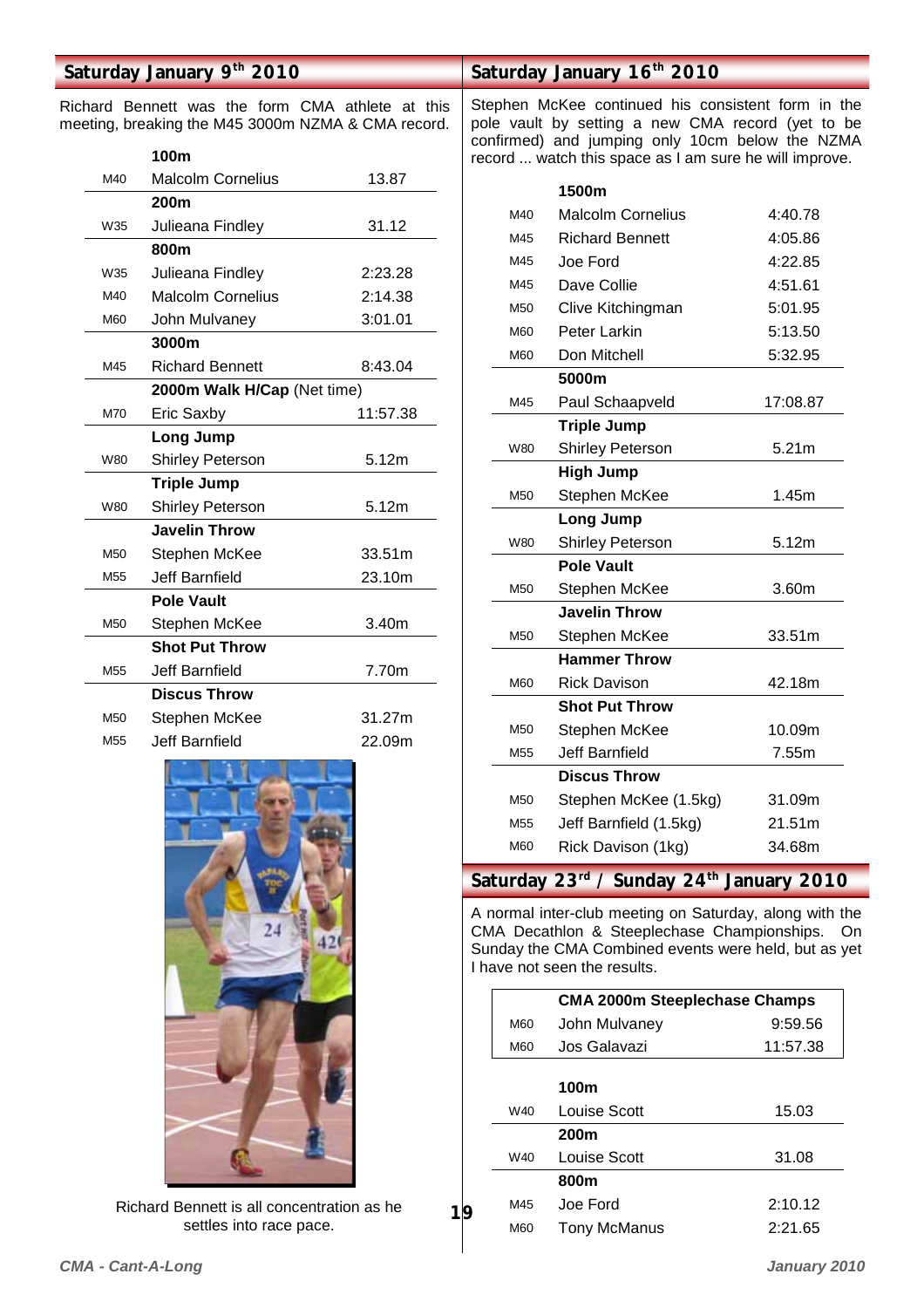|                 | 3000m             |          |     | <b>Javelin Throw</b>  |        |
|-----------------|-------------------|----------|-----|-----------------------|--------|
| M45             | Paul Schaapveld   | 9:56.14  | M60 | Rick Davison (600gm)  | 31.54m |
| M45             | Dave Collie       | 10:13.07 |     | <b>Shot Put Throw</b> |        |
| M <sub>50</sub> | Clive Kitchingman | 10:32.10 | M60 | Rick Davison (1kg)    | 9.86m  |
| M60             | Peter Larkin      | 10:43.74 |     | <b>Hammer Throw</b>   |        |
| M60             | Don Mitchell      | 11:28.20 | M60 | Rick Davison (1kg)    | 44.49m |
|                 |                   |          |     |                       |        |

### **Shoe Clinic Asics 5k Series 2010**

An ever popular series of 5km races that seem to have been on the running calendar for years. Many of our CMA members use these events as the basis of their summer racing training / programme. With the NZMA Track & Field Championships being held in Christchurch during Easter weekend (April 2 to April), why not join your fellow 'track' members and race in the longer track races. If you are a CMA member competing in these races, please encourage your non-member running mates to join CMA, so they too can enjoy the challenge of racing on the track.

Full results for each race and the points standing can be found on Athletics Canterbury website.





*'Looking for a good sports massage, then give Jason McDonald a try. With his help, I have remained injury free for some time. Well worth a visit'. Andrew Stark* 

**20 For more details of what he offers, check out his website or ring Jason on 365 5665.**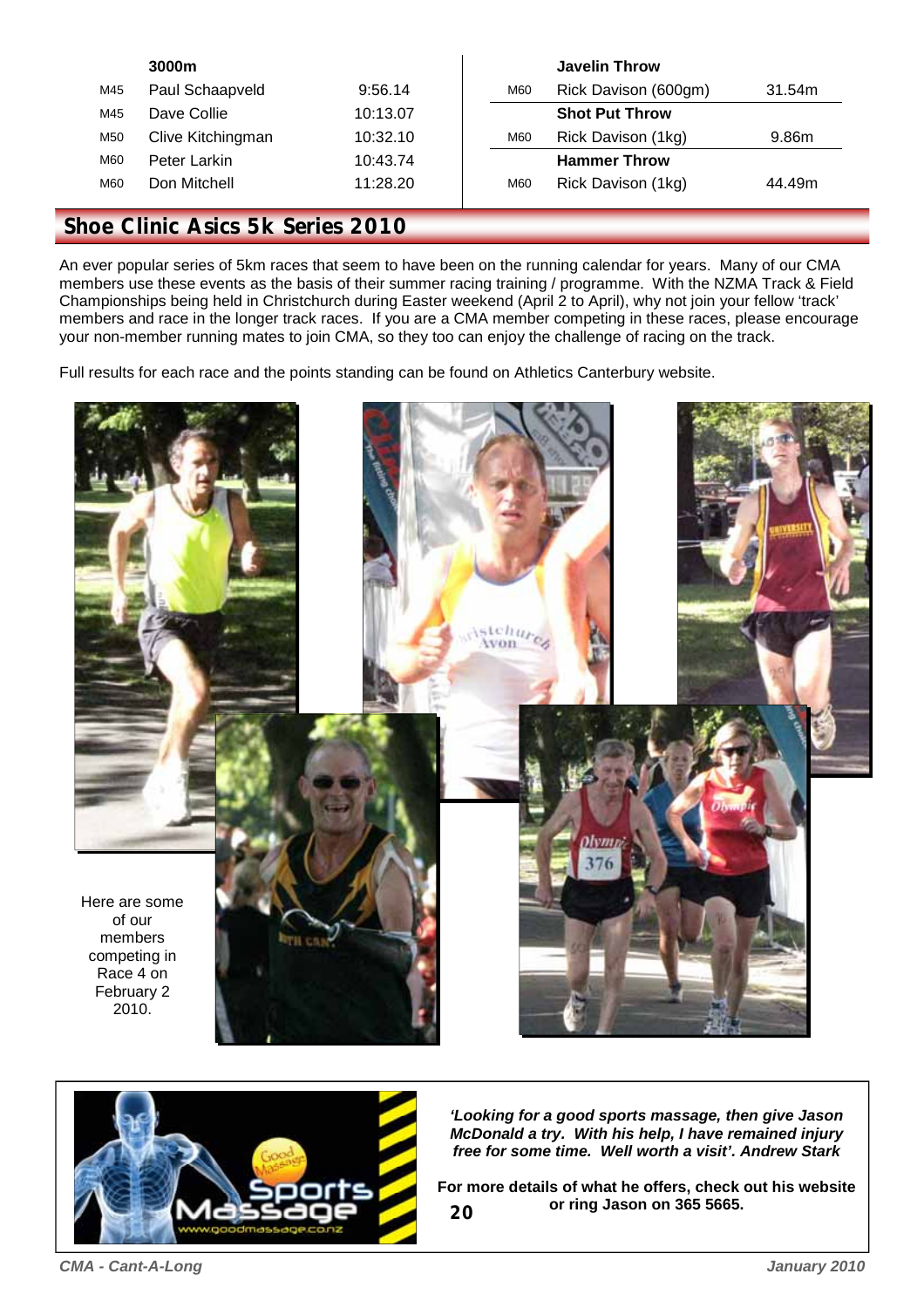The following new **Canterbury** records and best performances were approved at various Canterbury Masters Committee meetings throughout the season.

| <b>World Masters Games - Sydney October 2009</b>                        |            |                     |                                                                                                                           |                                        |  |  |  |  |
|-------------------------------------------------------------------------|------------|---------------------|---------------------------------------------------------------------------------------------------------------------------|----------------------------------------|--|--|--|--|
| <b>Hammer Throw</b>                                                     | M60        | <b>Rick Davison</b> | 44.03m                                                                                                                    | CMA record                             |  |  |  |  |
| <b>Weight Throw</b>                                                     | M60        | <b>Rick Davison</b> | 16.11m                                                                                                                    | CMA record                             |  |  |  |  |
| Weight Pentathlon                                                       | M60        | <b>Rick Davison</b> | 3728pts.                                                                                                                  | CMA & NZMA record                      |  |  |  |  |
| 10K Road Race                                                           | M60        | Tony McManus        | 36.05                                                                                                                     | CMA record                             |  |  |  |  |
| 1500m                                                                   | M60        | Tony McManus        | 4.43.28                                                                                                                   | <b>CMA Record</b>                      |  |  |  |  |
| 5000m                                                                   | M60        | Tony McManus        | 17:12.0H                                                                                                                  | CMA record                             |  |  |  |  |
| Canterbury Centre Interclub meeting QEII 24th October 2009              |            |                     |                                                                                                                           |                                        |  |  |  |  |
| <b>Hammer Throw</b>                                                     | M60        | <b>Rick Davison</b> | 46.14m                                                                                                                    | CMA record                             |  |  |  |  |
| CMA Meeting QEII 1st November 2009                                      |            |                     |                                                                                                                           |                                        |  |  |  |  |
| 300m                                                                    | W40        | Louise Scott        | 53.4h                                                                                                                     | <b>CMA Best Performance</b>            |  |  |  |  |
| CMA Meeting QEII 22 <sup>nd</sup> November 2009                         |            |                     |                                                                                                                           |                                        |  |  |  |  |
| 60 <sub>m</sub>                                                         | W40        | Louise Scott        | 51.1secs                                                                                                                  | <b>CMA Best Performance</b>            |  |  |  |  |
| Canterbury Centre Interclub meeting QEII 28 <sup>th</sup> November 2009 |            |                     |                                                                                                                           |                                        |  |  |  |  |
| 10000m                                                                  | M75        | Ron Stevens         | 42:04.32                                                                                                                  | CMA & NZMA Record                      |  |  |  |  |
| 10000m                                                                  | M80        | <b>Stan Gawler</b>  | 54:18.00 HT                                                                                                               | <b>CMA Record</b>                      |  |  |  |  |
| Canterbury Centre Interclub meeting QEII 5th December 2009              |            |                     |                                                                                                                           |                                        |  |  |  |  |
| Triple Jump                                                             | W80        | Shirley Peterson    | 5.12 metres                                                                                                               | <b>CMA &amp; NZMA Record</b>           |  |  |  |  |
| South Island Masters T&F Championships Mosgiel 4th - 7th December 2009  |            |                     |                                                                                                                           |                                        |  |  |  |  |
| 3000m                                                                   | <b>W70</b> | Carol Thompson      | 17:44.6H                                                                                                                  | <b>CMA Record Best Performance</b>     |  |  |  |  |
| 1500m                                                                   | M80        | <b>Stan Gawler</b>  | 7:33.4H                                                                                                                   | <b>Equals CMA Record</b>               |  |  |  |  |
| 3000m                                                                   | M80        | <b>Stan Gawler</b>  | 16.32.0H                                                                                                                  | <b>CMA Record</b>                      |  |  |  |  |
| 5000m                                                                   | M80        | <b>Stan Gawler</b>  | 27:49.6H                                                                                                                  | <b>CMA Record Best Performance</b>     |  |  |  |  |
| <b>Hammer Throw</b>                                                     | M60        | <b>Rick Davison</b> | 46.59                                                                                                                     | <b>CMA &amp; SIMA Record</b>           |  |  |  |  |
| South Island Records but not CMA Records                                |            |                     |                                                                                                                           |                                        |  |  |  |  |
| <b>Weight Throw</b>                                                     | M60        | <b>Rick Davison</b> |                                                                                                                           | 15.29 metres SIMA Record               |  |  |  |  |
| 1500m                                                                   | W75        | <b>Ron Stevens</b>  | 5:55.8                                                                                                                    | SIMA Record                            |  |  |  |  |
| 3000m                                                                   | W75        | Ron Stevens:        | 12:41.4                                                                                                                   | <b>SIMA Record</b>                     |  |  |  |  |
| Canterbury Centre Interclub meeting QEII 19th December 2009             |            |                     |                                                                                                                           |                                        |  |  |  |  |
| 200m                                                                    | M70        | Malcolm Fraser      | 29.16 secs                                                                                                                | CMA & NZMA Record                      |  |  |  |  |
| 5000m                                                                   | M75        | <b>Ron Stevens</b>  | 21.03.64                                                                                                                  | <b>CMA &amp; NZMA Record</b>           |  |  |  |  |
| 1 mile                                                                  | M50        | <b>Andrew Stark</b> | 4.42.04                                                                                                                   | <b>CMA &amp; NZMA Best Performance</b> |  |  |  |  |
|                                                                         |            |                     | Weight Pentathlon results to come. Any CMA member who won his/her age group in the 5000m will<br>hold a Best Performance. |                                        |  |  |  |  |

| Canterbury Centre Interclub meeting QEII 9th January 2010 |                                                      |                         |                   |                             |  |  |  |
|-----------------------------------------------------------|------------------------------------------------------|-------------------------|-------------------|-----------------------------|--|--|--|
| Triple Jump                                               | W80                                                  | <b>Shirley Peterson</b> | 5.52m             | CMA, NZMA, & WMA W81 record |  |  |  |
| 3000m                                                     | M45                                                  | <b>Richard Bennett</b>  | 8.43.04           | CMA & NZMA record           |  |  |  |
|                                                           | Combined Events Championships QEII 24th January 2010 |                         |                   |                             |  |  |  |
| Javelin Throw                                             | W70                                                  | Barbara Bird            | 19.22m            | <b>CMA Record</b>           |  |  |  |
| Long Jump                                                 | M80                                                  | lan Brownie             | 3.07 <sub>m</sub> | CMA & NZMA record           |  |  |  |
| Pentathlon                                                | M80                                                  | lan Brownie             | 2385pts           | CMA record                  |  |  |  |

**21**  *Note: If you think you have a chance of breaking a record, please remember that you must be a paid up member of CMA before you compete. Not a member of CMA .... no record!*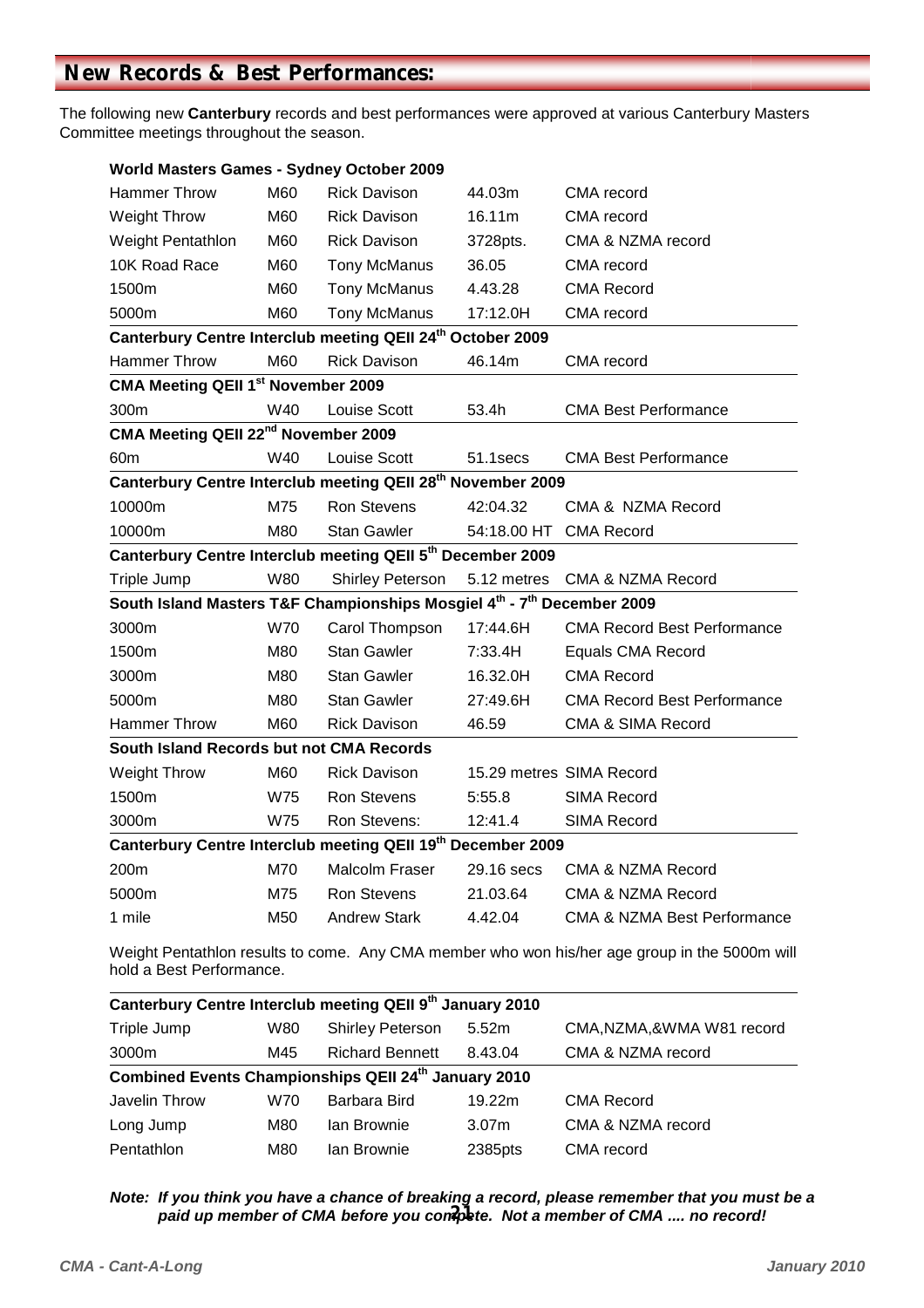# **CMA Track & Field Championship Programme - Sunday February 14th**

| <b>Start Time</b> | <b>Event</b>       |          |        |  |
|-------------------|--------------------|----------|--------|--|
| 9:00 am           | 3000 metres Walk   |          | $W30+$ |  |
| 9:00 am           | 3000 metres Walk   |          | M30+   |  |
| $9:05$ am         | 60 metres Sprint   |          | $W30+$ |  |
| $9:15$ am         | 60 metres Sprint   |          | $M30+$ |  |
| 9:30 am           | 1500 metres Run    |          | $W30+$ |  |
| $9:45$ am         | 1500 metres Run    |          | $M30+$ |  |
| 10:00 am          | 80 metres Hurdles  |          | $W40+$ |  |
| 10:00 am          | 80 metres Hurdles  |          | $M70+$ |  |
| 10:00 am          | 100 metres Hurdles |          | W30-39 |  |
| 10:00 am          | 100 metres Hurdles |          | M50-69 |  |
| 10:00 am          | 110 metres Hurdles |          | M30-49 |  |
| 10:30 am          | 100 metres Sprint  |          | W30+   |  |
| $10:45$ am        | 100 metres Sprint  |          | $M30+$ |  |
| 11.30 am          | 300 metres Sprint  |          | $W50+$ |  |
| 11.40 am          | 300 metres Sprint  |          | M60+   |  |
| 11:50 am          | 400 metres Sprint  |          | W30+   |  |
| Noon              | 400 metres Sprint  |          | $M30+$ |  |
|                   | <b>LUNCH</b>       |          |        |  |
| $1:15$ pm         | 800 metres Run     |          | $W30+$ |  |
| $1:30$ pm         | 800 metres Run     |          | $M30+$ |  |
| 2:20 pm           | 200 metres Sprint  |          | $W30+$ |  |
| 2:30 pm           | 200 metres Sprint  |          | $M30+$ |  |
| 3:20 pm           | 3000 metres Run    | Handicap | W30+   |  |
| $3:20$ pm         | 3000 metres Run    | Handicap | $M30+$ |  |

#### **The Start Time for each Hurdle Race depends on the number of entries.**

| <b>Event Time</b> | W30-59        | W60+               | M30-64             |                  | M65+           |  |
|-------------------|---------------|--------------------|--------------------|------------------|----------------|--|
| 9.00 am           | <b>SHOT</b>   | <b>HAMMER</b>      | <b>LONG JUMP</b>   |                  | <b>DISCUS</b>  |  |
| 9.30 am           |               |                    |                    |                  | LONG JUMP      |  |
| 10.00 am          | <b>HAMMER</b> | <b>SHOT</b>        |                    | <b>DISCUS</b>    |                |  |
| 10.45 am          |               | <b>LONG JUMP</b>   |                    |                  |                |  |
| 11.00 am          |               |                    | <b>SHOT</b>        |                  | <b>HAMMER</b>  |  |
| 11.15 am          | <b>DISCUS</b> | <b>JAVELIN</b>     |                    |                  |                |  |
| 11.30 am          |               | POLE VAULT         |                    |                  |                |  |
| 11.50 am          |               |                    | <b>HAMMER</b>      |                  |                |  |
|                   |               | <b>LUNCH BREAK</b> |                    |                  |                |  |
| 1.00 pm           |               |                    |                    |                  | <b>JAVELIN</b> |  |
| 1.15 pm           | JAVELIN (2)   | <b>DISCUS</b>      |                    |                  |                |  |
| 1.30 pm           |               |                    | <b>TRIPLE JUMP</b> |                  |                |  |
| 2.15 pm           |               |                    |                    |                  | <b>SHOT</b>    |  |
| 2.25 pm           | <b>WEIGHT</b> |                    |                    |                  |                |  |
| 2.30pm            |               | <b>HIGH JUMP</b>   |                    | <b>JAVELIN</b>   |                |  |
| 3.15 pm           |               | <b>TRIPLE JUMP</b> |                    |                  |                |  |
| 3.15 pm           |               | <b>WEIGHT</b>      |                    |                  |                |  |
| 3.40 pm           |               |                    |                    | <b>HIGH JUMP</b> |                |  |
| 3.45pm            |               |                    |                    | <b>WEIGHT</b>    |                |  |

# **No Entry Fee**

 **Members must be financial to compete** 

**22 Late enties after that incur a Late Penalty of \$5 per event**  Entries required a minimum of 1 hour-psior to the scheduled time of the event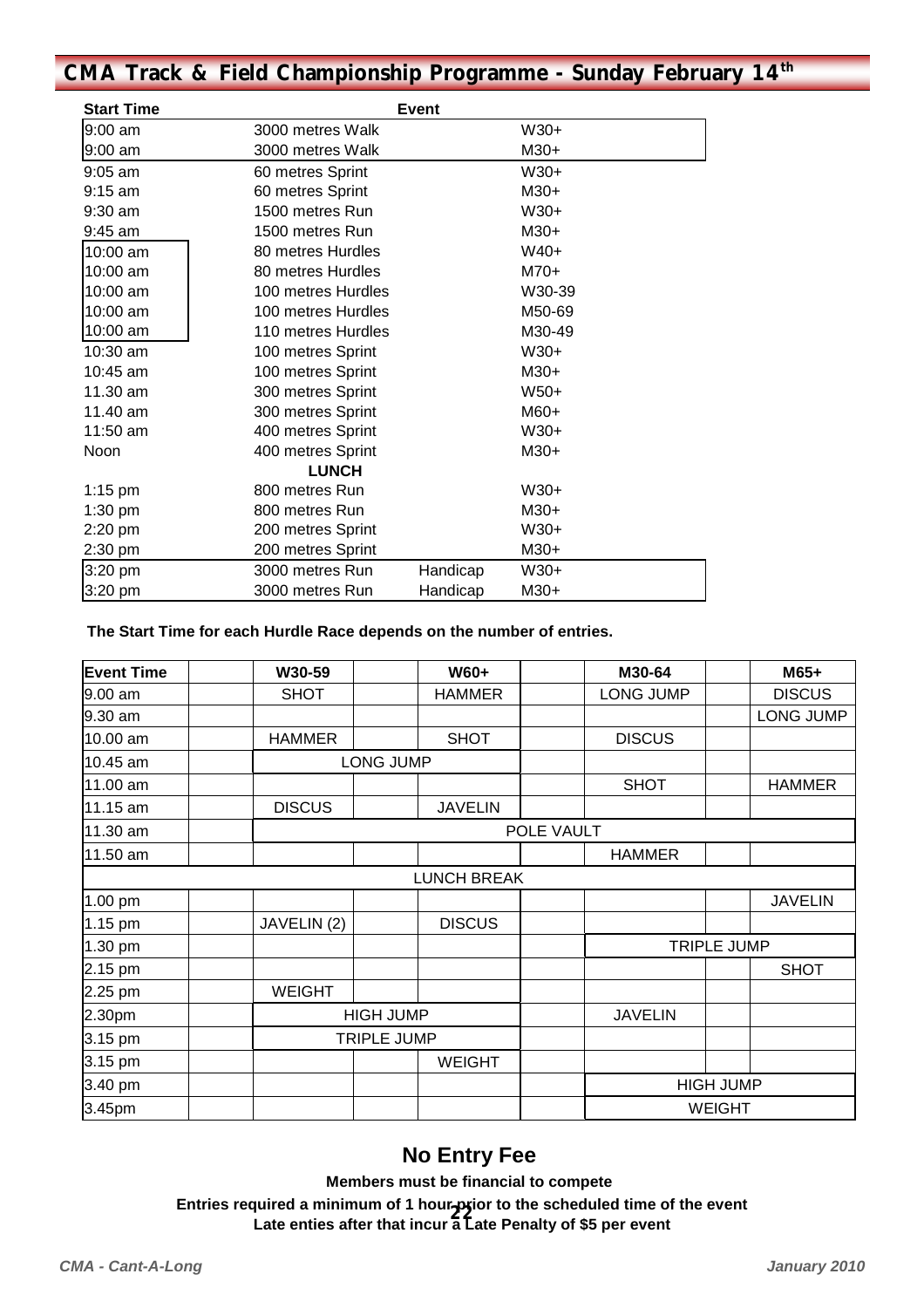### **AFRICA MASTERS ATHLETICS**

Affiliated to the World Masters Athletics

Tel/fax: (230)238 5949 – fax: (230)238 4432 – Mob: (230) 258 1811 – (230)753 5629

E-mail: maydew@orange.mu – edmondo@orange.mu

Address: 161 Ave des Mulets, Morc de Chazal – ALBION – Mauritius

19 January 2010 JFHE/MDE/8AMACL/11/10

Dear WMA Affiliates

#### **INVITATION TO ATTEND**

#### **8TH AFRICA REGIONAL MASTERS ATHLETICS CHAMPIONSHIPS 2010**

This is to inform you that Algeria has been awarded to hold the 8<sup>th</sup> Edition of our Africa Regional Masters Athletics Championships 2010.

DATE: 30 – 31 October – 1 November 2010

VENUE: Algeria – Biskra Town

the Local Organising Committee of Biskra invites overseas competitors to attend the 2010 Africa Masters Athletics Championships.

I have personally inspected all the sites namely the competitions and accommodations places. Please note that the stadium is a 8 track lanes and owes all the necessary sports equipment, technical facilities and infrastructures.

For more information please contact the Africa Masters Athletics General Secretary, Mr Smail Boucetta – E-mail: smayboucetta@yahoo.fr; The Chief Sports Service, D J S of the Biskra – Tel: 0077 65 65 54 02 – Office: 033 73 56 25, the President of Athletics Asssociation of Veterans of Biskra, Mr Abdelhamid Zekiri –Tel/fax: 0033 74 17 37 – Email: zekiri7@yahoo.fr, the President of the National Commission of Masters, Mr Sakhri Sid Ali – fax: 00213 21 38 7825 – E-mail: sakhri4@hotmail.com

Moreover, it has been accepted to allow other countries of the WMA family to participate as guests and they will receive their respective medals.

AGE GROUP: 35-39 years up to 100+ but 30 years up to 34 will be accepted as usual but will not be officially recorded.

GOOD NEWS: I am glad to let you know that Mr Stan Perkins, the WMA President will honour these champs with his presence and we do know that we will benefit of his precious help, support and advice.

I am of opinion that the forthcoming Africa Championships will receive a big success and a massive participation, therefore I rely on you to circulate, as from now, the good news to all your Clubs/Federations/Associations. THANK YOU.

Good luck to all!!!

JEAN HEDLEY EDMOND

PRESIDENT – AFRICA MASTERS ATHLETICS WMA/AFRICA REGIONAL DELEGATE REPRESENTATIVE

### **Support our sponsors ....**